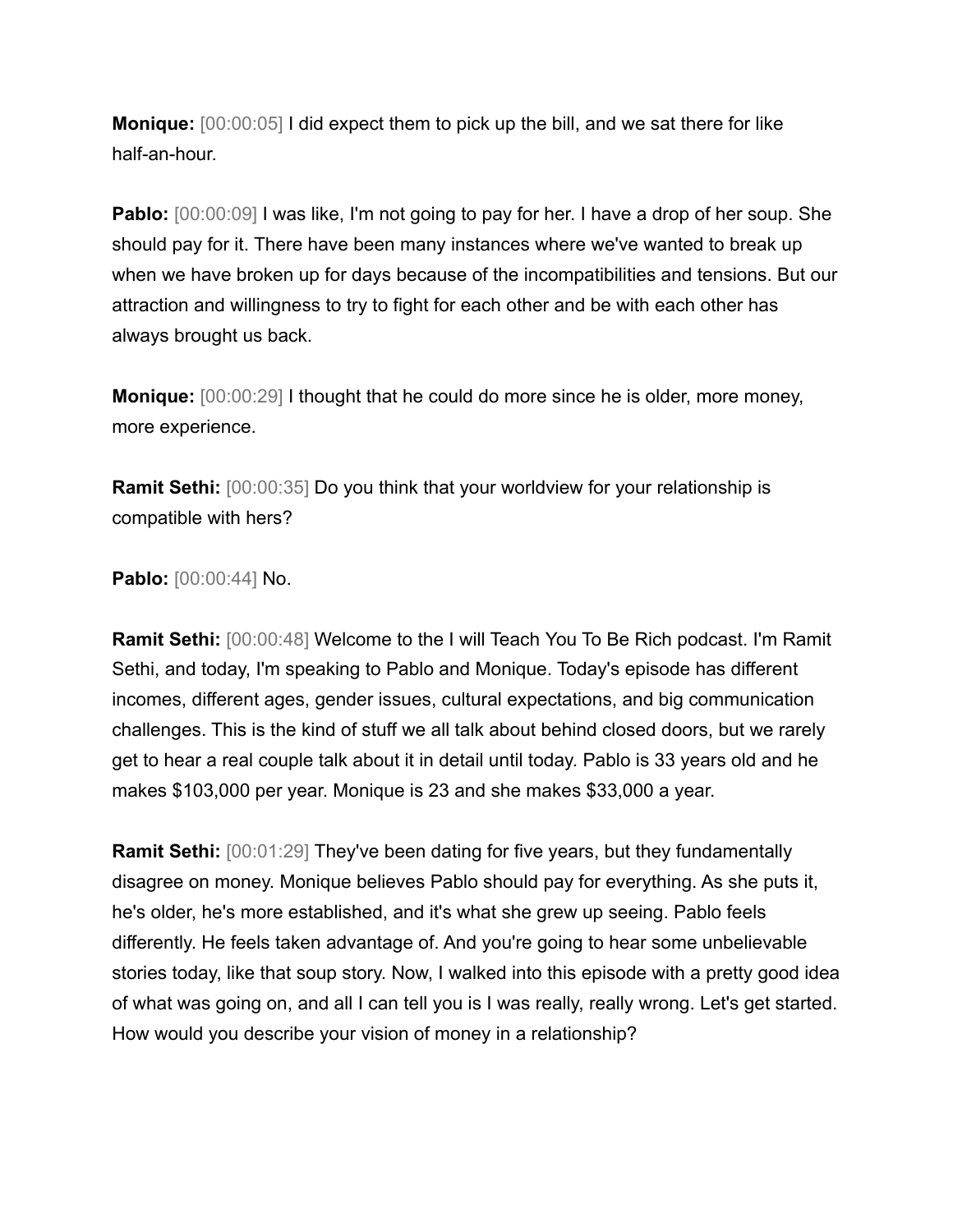**Monique:** [00:02:08] I would just describe it as like love and being taken care of, like I don't look at it as like the actual monetary value. I look at it as more as like, oh, you're taking care of me, like you're spending money on me. So, therefore, like you must have been like take care of me.

**Ramit Sethi:** [00:02:25] Where did you come up with this message?

**Monique:** [00:02:29] Yeah. Well, growing up, my family was very like that. Like we never spoke about money. We just always like had it, and if I ever needed something or wanted something, it was never a question. It was just like, okay, you need that or you want that, like here you go. And yeah, just growing up, it was never something that we lacked. And it just seemed like when I'd go out with my older brother, like he would always just pay and like never expect me or even think to expect for me to offer, or pay, or anything.

**Ramit Sethi:** [00:02:59] And did you grow upper middle class, wealthy? How would you describe your financial upbringing?

**Monique:** [00:03:05] I believe upper middle class, for sure. Yeah.

**Ramit Sethi:** [00:03:08] What about cultural background? Do you come from any particular culture?

**Monique:** [00:03:12] Yes. So, we're half-Hispanic, half-Middle Eastern. And so, it's like you're very taken care of. And I'm the youngest of two, my two older brothers and me, so like I'm the girl, and like I'm kind of like the little princess. So, there, I was like, take care of me.

**Ramit Sethi:** [00:03:28] Can you count the clues? I count at least four clues so far. Before we go on, try to make a hypothesis. What do you think is going on here? And if you were me, what would you ask next? I want you to treat these podcasts like practice, because you can use the same questions on yourself and you can use the same questions in your discussions with your partner. Alright. Let's keep going.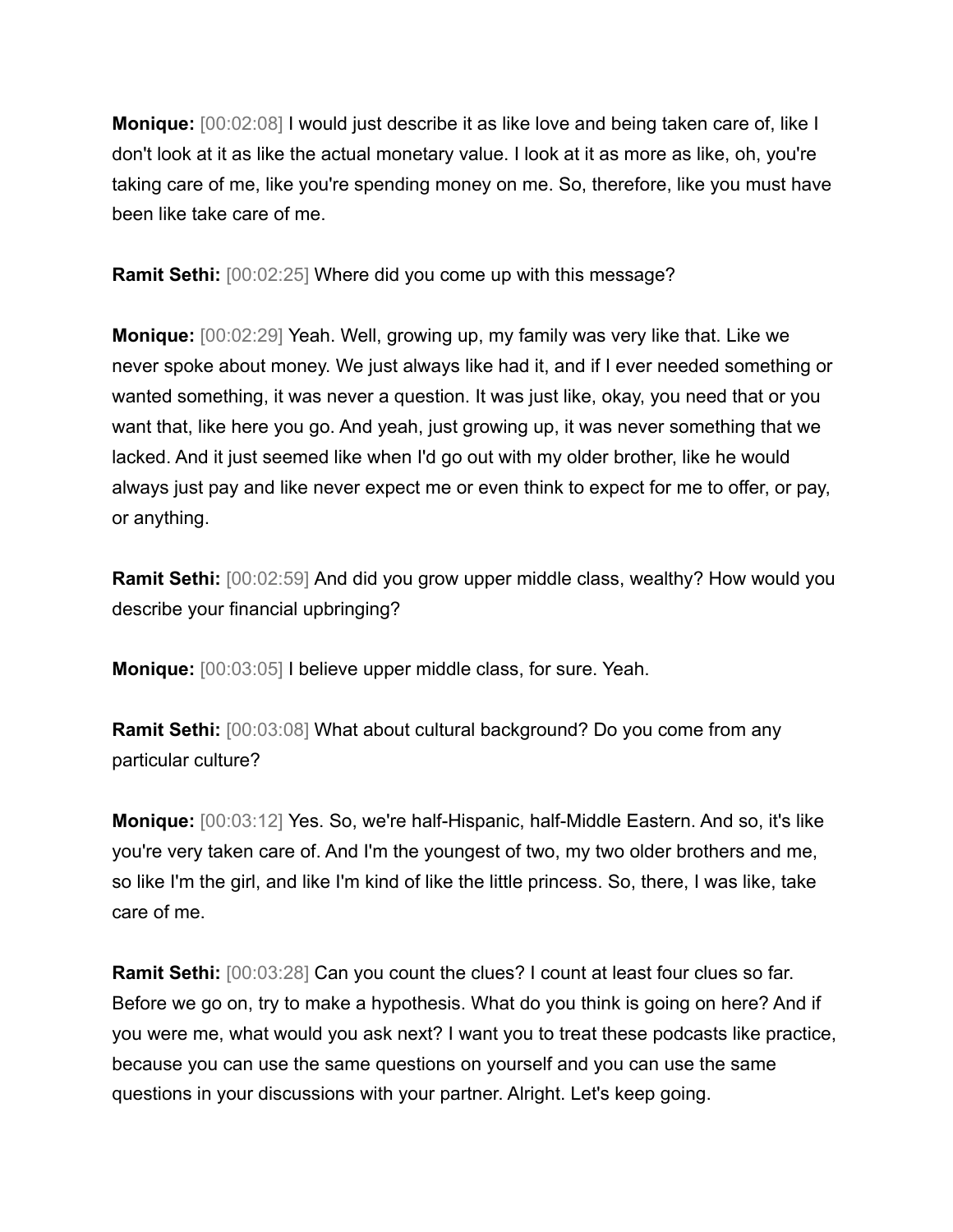**Ramit Sethi:** [00:03:53] Growing up, did they ever say no to you for money?

**Monique:** [00:03:57] To be honest, no, but I was also never greedy or I don't think I was ever spoiled. If we work really hard, we own a family-run restaurant, so we all worked. So, I think we all just reap the benefits of our hard work. So, I always just thought of like having that fairy tale love of like going out, and having everything paid for, and just having like the more traditional relationship.

**Ramit Sethi:** [00:04:23] Traditional means what?

**Monique:** [00:04:25] Like the guy pays for everything, the guy opens the door, the guy pulls the chair out, the guy waits to kiss you at the end of the day, the guy meets your parents at the beginning of the day, just like very, yeah, traditional.

**Ramit Sethi:** [00:04:37] Holy shit. What do you think about what Monique just said? In fact, what do you feel when you heard her say that? I want to encourage you to send that clip to a few of your friends, get a text discussion going, and then send me a screenshot of your text discussion. I want to know what your friends and you think about that clip about what Monique just said. And I think it's going to tell you a lot about yourself, and how you and your friends view money.

**Ramit Sethi:** [00:05:09] I think your response will actually reveal a lot about you. It'll reveal your educational background, your cultural upbringing, your views on gender, and work, and money. And I also bet that if we analyze the answers by gender, I think that they would be noticeably different. I don't think we should hide from these conversations. There are expectations around money in every culture, yet somehow in America, we take the most uncomfortable ones, and we pretend they don't exist, and then we romanticize money.

**Ramit Sethi:** [00:05:45] Oh, it should just work out. My partner should know what's important to me. Love is all that matters. Maybe. But I think it's a lot better to go deeper and talk about what we truly believe. I've been in rooms where a group of women asked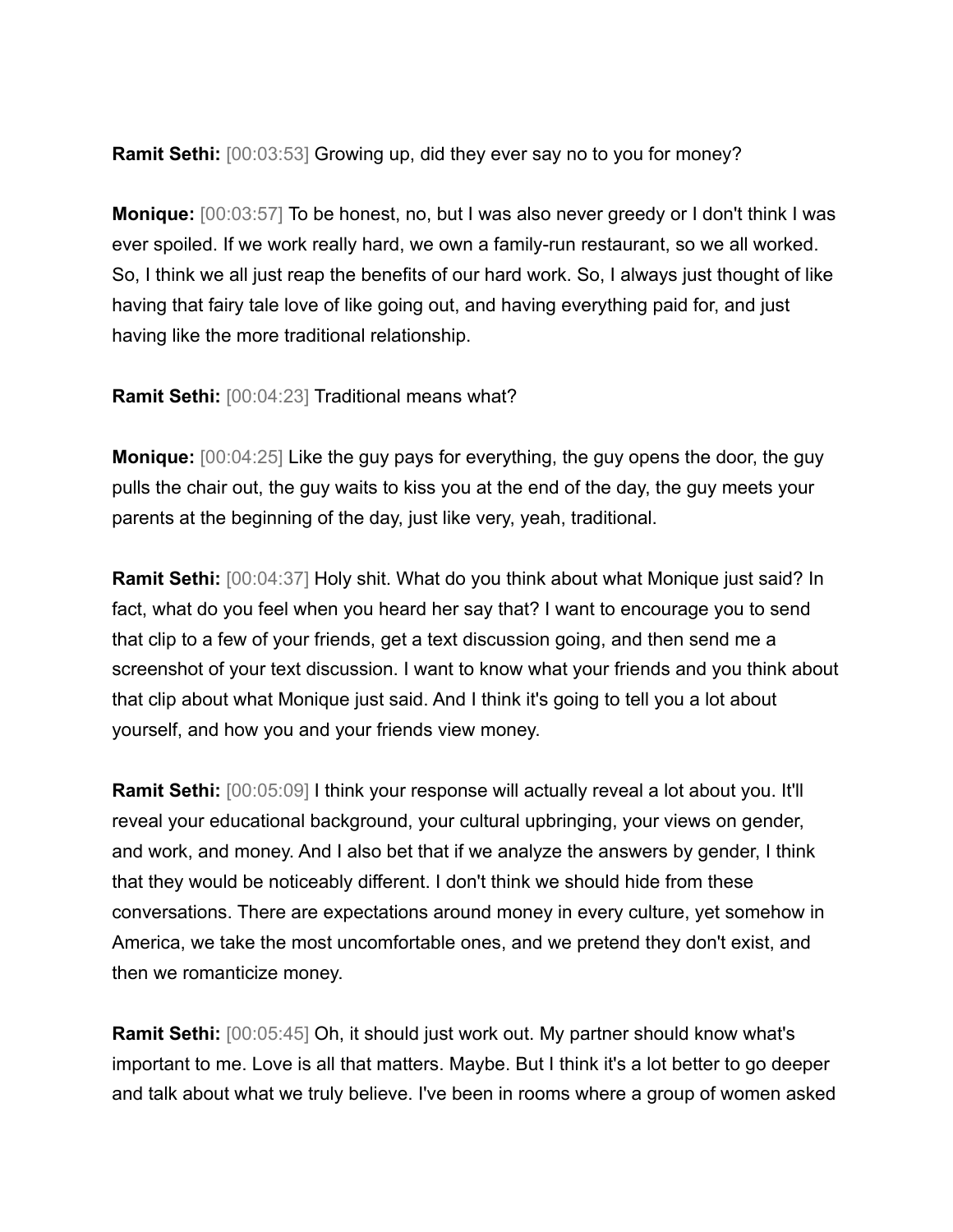one of their friends if the guy paid for their first date and when she said no, he wanted to split it, the group in unison said, ew. That's real.

**Ramit Sethi:** [00:06:14] Think about how money is portrayed in movies, in music. Think about the phrases that we use. It's easy to scoff at someone else's beliefs, but what are your beliefs about money? Have you ever questioned them, even interrogated them deeply? Have you ever said them out loud like Monique just did? We're going to find out, we're going to dig a lot deeper here. Let's keep going, because we haven't even scratched the surface yet.

**Monique:** [00:06:42] We went to the zoo and he was nice enough to pay for the zoo entry. And I was really grateful, I said, okay, since you got the zoo, I will take us out to eat after. And so, we go out to eat after. And I think the zoo was like 50 bucks. I don't really know.

## **Ramit Sethi:** [00:06:58] Each?

**Monique:** [00:06:59] I think total or each, I don't really remember.

**Pablo:** [00:07:02] Each.

**Ramit Sethi:** [00:07:02] Okay. 50 bucks each. And so, I take us out to eat, and we weren't that hungry, so I was like, okay, let's just get some appetizers, it was hot outside, so just like grab a little snack, whatever. And I noticed that he was like ordering a lot of food, and I was like, hey, like why are you ordering a bunch of like, we're not that hungry, I don't want to be like wasteful, like let's just order what we're going to eat, and like let's go.

**Ramit Sethi:** [00:07:25] And what I noticed was that I felt like he was trying to like rack up the bill for it to be equal, for it to be like monetarily equal, like he spent \$100 on the zoo entrance, so he would want me to also spend \$100 on food. And I just felt very uncomfortable, like it was like a tit for tat-type thing, where he's like, well, I spent this amount of money. So, you also have to spend this amount of money. If not, it's not equal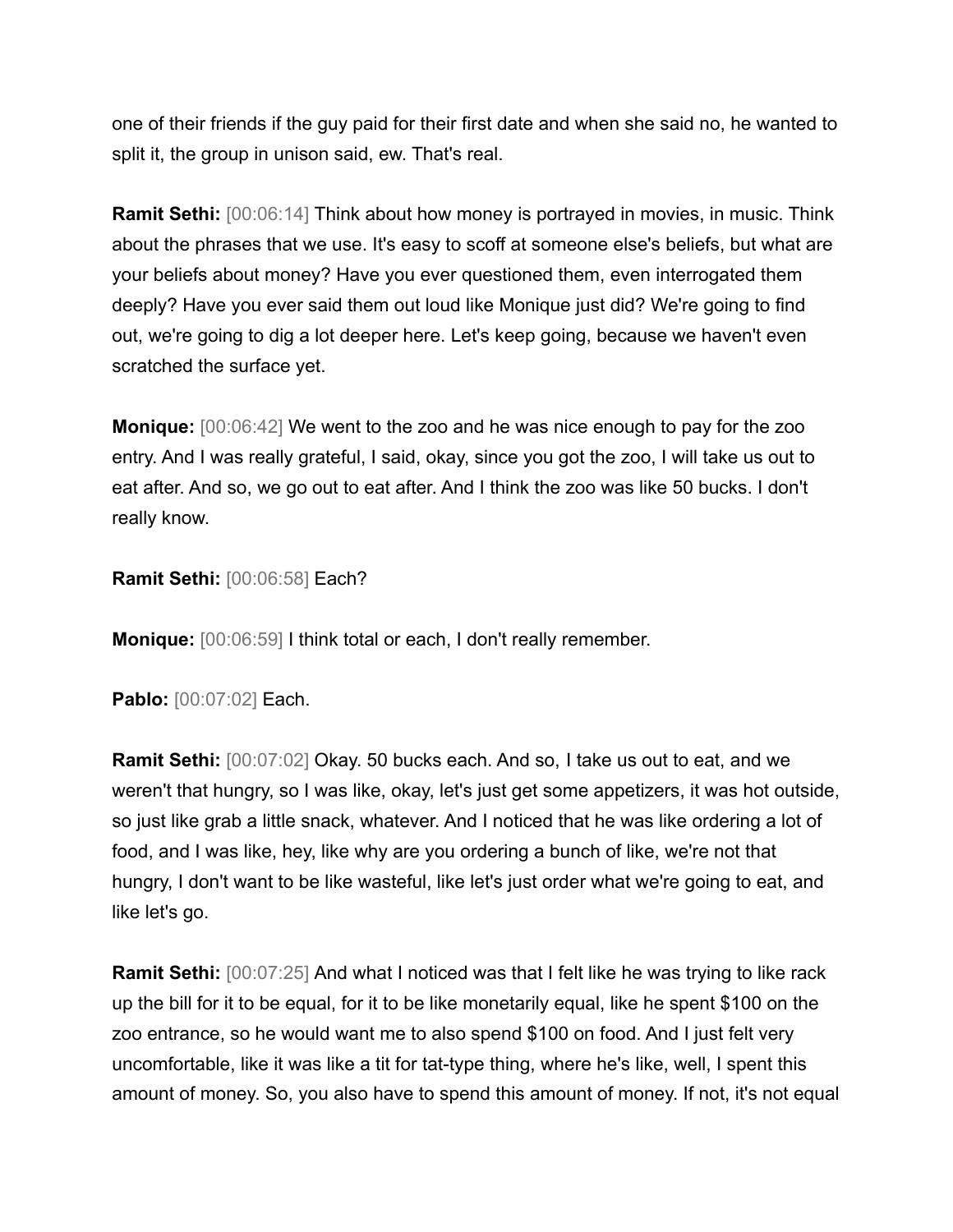or it's not fair. And I just felt like very uncomfortable like, whoa, like I don't look at it that way. I don't know. I just felt really weird.

**Ramit Sethi:** [00:07:58] And then, what happened?

**Monique:** [00:08:00] And then, we fought, and then he paid for the extra food that he ordered and he took home. And so then, I felt bad that he paid for the food, for his part of the food, so then I ordered more food for him to go, so he can have for later. So, it's like, oh, shoot, am I wrong? Is he wrong? Like I'm uncomfortable, but he's uncomfortable. Like how do we do this? Because I just felt like it was like a tit for tat thing, like I spent \$105.03, so like you must also spend \$105.03.

**Ramit Sethi:** [00:08:31] Let's hear from Pablo.

**Pablo:** [00:08:33] The entrances were \$100, and so she was supposed to take me out to eat, which makes perfect sense, but we hadn't order appetizers, and I thought, I don't think that's going to be enough, and I actually saw a deal that like for \$25, you get like four or five courses more. So, I was like, actually, I think we're going to waste more money getting appetizers, where if we actually get the deal, like there's going to be more food.

**Pablo:** [00:08:57] And so, I think it's actually a better deal for everyone. I disagree that I was trying to rack up the bill. On the contrary, I was actually like trying to be more efficient with the bill, because we actually get more food for less money. So I ordered the food. But then, by the time the food came, our eyes were bigger than our stomach, and so we like didn't eat the majority of the food. So, I was like, okay, well, we'll just have food to go. So then, she saw it as like, well, I was going to pay for food, but only for the appetizers, you went and took advantage of the fact that I was going to pay for it and you just order more food, which was not the case.

**Pablo:** [00:09:29] And so, it was super awkward and we actually got in a fight, where I was like, you know what, if it's that big of a deal to you, like I'll pay for the food, they are ordered, and you can pay for the appetizers. And so, your whole idea of I get one thing,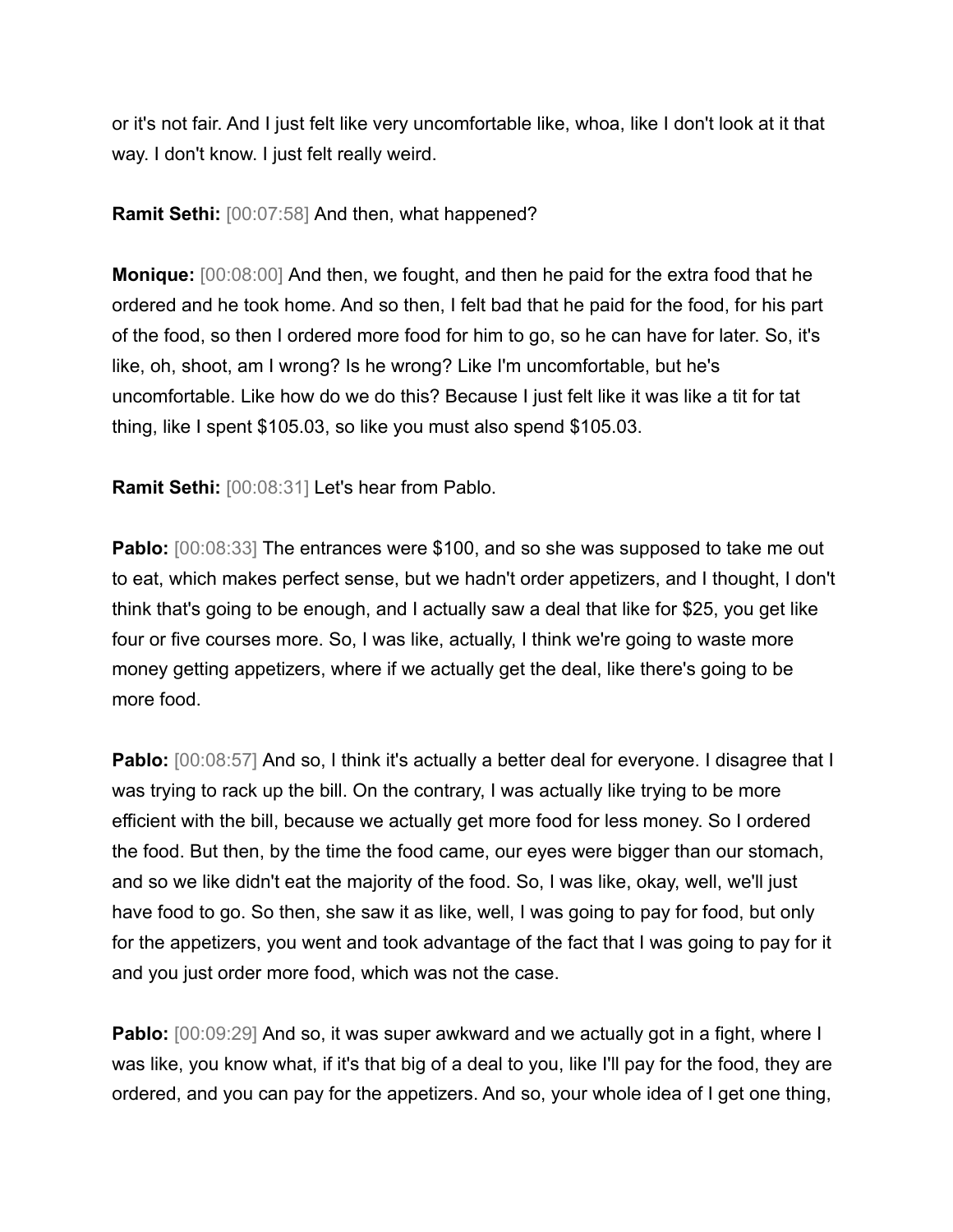you get the other thing, where I get the date, you get the meal, the idea is ruined when like there's a certain cap on how much you're going to spend on the date. And so then, it becomes unequal, where like, well, I can spend millions of dollars on a date, but the food like, oh, can't be too much.

**Ramit Sethi:** [00:10:03] I've never met a couple that would have this argument about money if it were not much deeper in the relationship. Is that true?

**Pablo:** [00:10:11] It's very true. There was actually a very early incident in our relationship. Monique was still in college, and she had just had like a very terrible week with a bunch of midterms, and papers, and tests, like that. So then, she, after writing a paper, she turned it in, and she's like, well, I'm really hungry, let's go out to eat. But I had already eaten, so we went to get Thai food, and then she just gets the soup, and then the bill is there, and then we're just sitting there for maybe 20, 30 minutes making time.

**Pablo:** [00:10:40] She was expecting me to pick up the bill, I was expecting her to pick up the bill, and then we got to this really awkward conversation of like, alright, let's go. And she's like, alright, well, let's go. It's like, okay, well, are you going to pay for it? And then, it was just like, whoa, but the gentleman is supposed to pay. And I was like, okay, that's fine, but I didn't eat anything, and you're the one who wanted to get food, so it only makes sense that if you're hungry, if you want to get food, like you would pay for it.

**Monique:** [00:11:05] What happened was I was sick. And so, I was like, oh, I really could use some soup for my throat, like all this stuff. So, in my mind, it wasn't like, oh, pay for me, like whatever, like my servant, whatever. It was like, hey, like, I'm sick. So, the fact that he didn't pay for it while I was sick didn't make me feel like he was taking care of me while I was sick.

**Ramit Sethi:** [00:11:29] Okay. Notice the tiny clues that are starting to emerge. Monique mentions taking care of me a lot. It comes up in her upbringing and it comes up when she's sick. Pablo mentions fairness. He doesn't feel it's fair to pay for a meal when he didn't even want to eat it. These are two totally different perspectives on money, and those perspectives, I call them money lenses, are the ways that they view the world. So,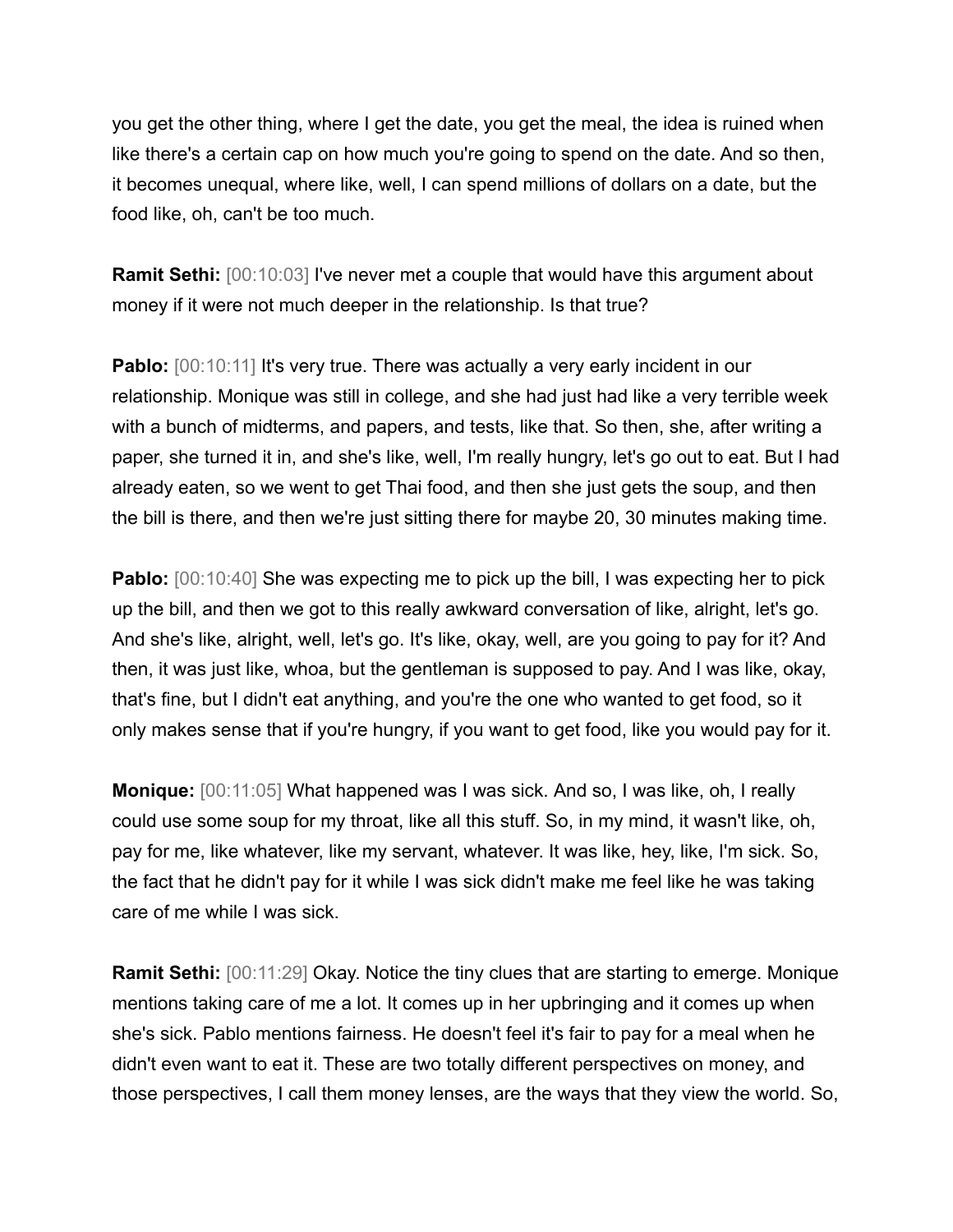they can be in the same restaurant, sitting at the same table, eating the same meal, and when the bill comes, they're both looking at it and seeing completely different things.

**Monique:** [00:12:11] It was like a 10-dollar suit, but it was just not even the monetary value, it was just like the feeling behind not being taken care of when you're sick. So, like I did expect him to pick up the bill and we sat there for like half-an-hour.

**Ramit Sethi:** [00:12:25] And if he picked up the bill, what did it mean to you?

**Monique:** [00:12:31] That I would feel loved and taken care of, especially in a moment where I wasn't feeling well.

**Ramit Sethi:** [00:12:38] And if he didn't pick up the bill, what would that mean to you?

**Monique:** [00:12:43] That he didn't care enough to take care of me.

**Ramit Sethi:** [00:12:47] Which means what?

**Monique:** [00:12:49] He doesn't love me, I don't know.

**Ramit Sethi:** [00:12:52] Just like that, from a 10-dollar soup to a feeling that my partner doesn't love me. Do you see how short that link is? Soup to love, just one hop, but do you also see how obscure that link is? You think Monique ever acknowledged that to her soup means love? I doubt it. In fact, I doubt she even consciously admitted it to herself before today. Pablo just saw it as soup, soup he didn't even eat, why should he pay for it? To him, that's not fair, but her money lens is completely different.

**Ramit Sethi:** [00:13:32] Pablo, if you picked up the bill for her, what would that mean to you?

**Pablo:** [00:13:37] That would make me feel that I'm being taken advantage of or that I'm being used, and this obviously comes from previous experience, where I have gone on dates and felt used, or just like, yeah, utilized to pay for someone's meal.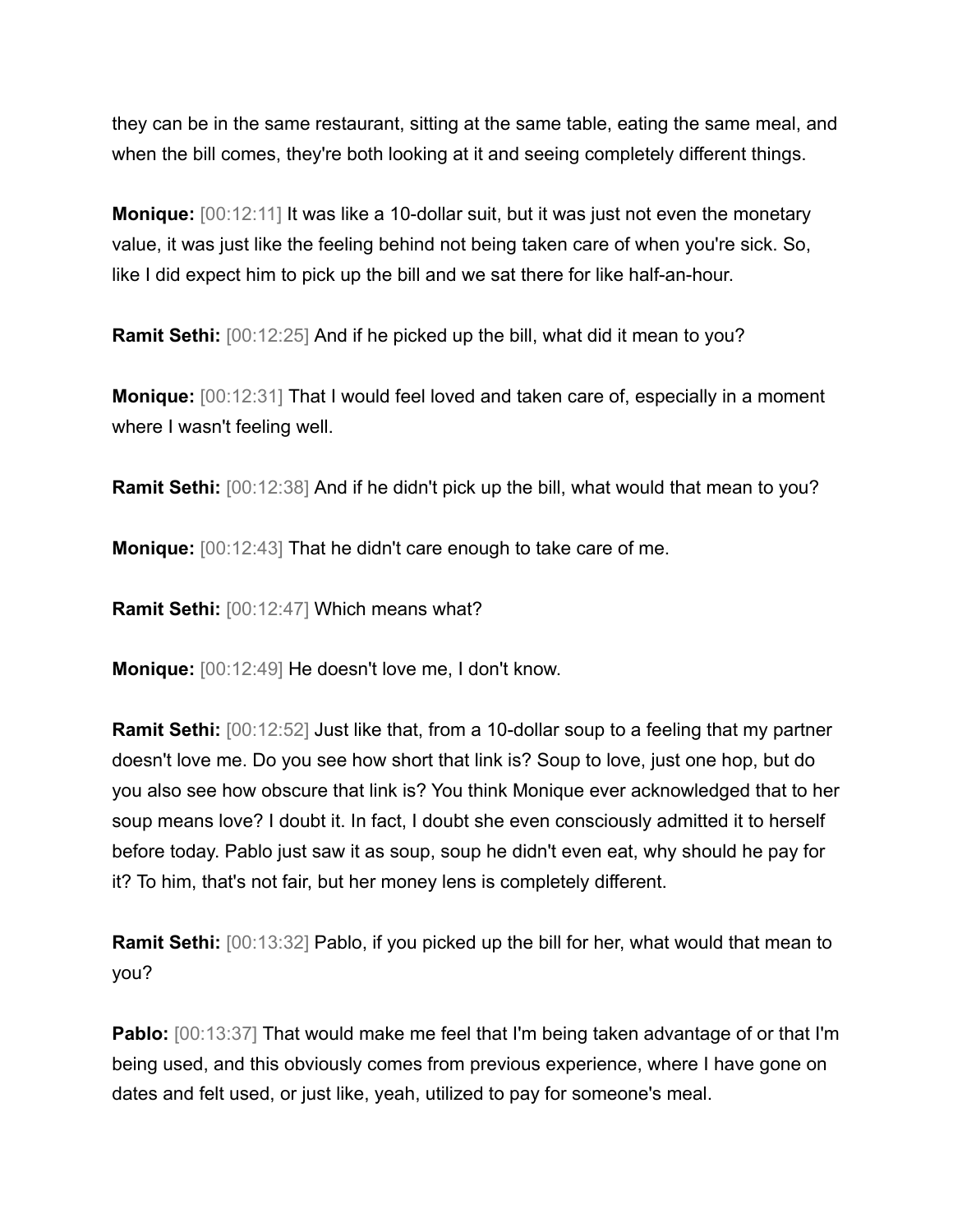## **Ramit Sethi:** [00:13:57] Can you share an example?

**Pablo:**  $[00:13:58]$  Yeah. Just a couple of days that I've been, so I used to travel a lot for work. And when I was in the country, for example, for Mexico, it's very expected in Hispanic culture, as Monique says that the guy pays for everything. And so, I would go on dates, and I wouldn't be sure if the girl was actually interested in me or just wanted me for my money, especially since I was American or the international man of mystery, that it's not that I was showing opulence or affluence, it was just it was implied that since I was an international man, that I had money. And so, I became very defensive with my money.

**Pablo:** [00:14:37] And so, whenever I would go on dates, I would be like, well, I'm not going to take you out just because like I have money, I want to share this experience with you, and have it be a together experience. Even before this fight, there was a lot of tensions building up that maybe I didn't express to Monique, where like we would go out to dinner and she would not offer to pay, not even like do the check dance of like, oh, let me try, I'll be like, no, that's okay. She would just sit there, and I would be like, okay, like are you not even going to pretend to pay? And so, there was a lot of tension building up to that. So, by the time that the soup incident came, well, I didn't even partake in the meal, I was like, why am I going to pay for this if it was not mine?

**Ramit Sethi:** [00:15:19] Okay. If she had done the check dance, the fake offer, would you have appreciated that?

**Pablo:** [00:15:26] Absolutely.

**Ramit Sethi:** [00:15:28] What would that have made you feel?

**Pablo:** [00:15:30] That would have made me feel that I'm not being taken advantage, even if it was a fake check dance, I would have been like, oh, thank you for offering to pay, I really appreciate it, but don't worry, then I would play the gentleman card of like, don't worry, I got you, it's okay, I'll pay for it.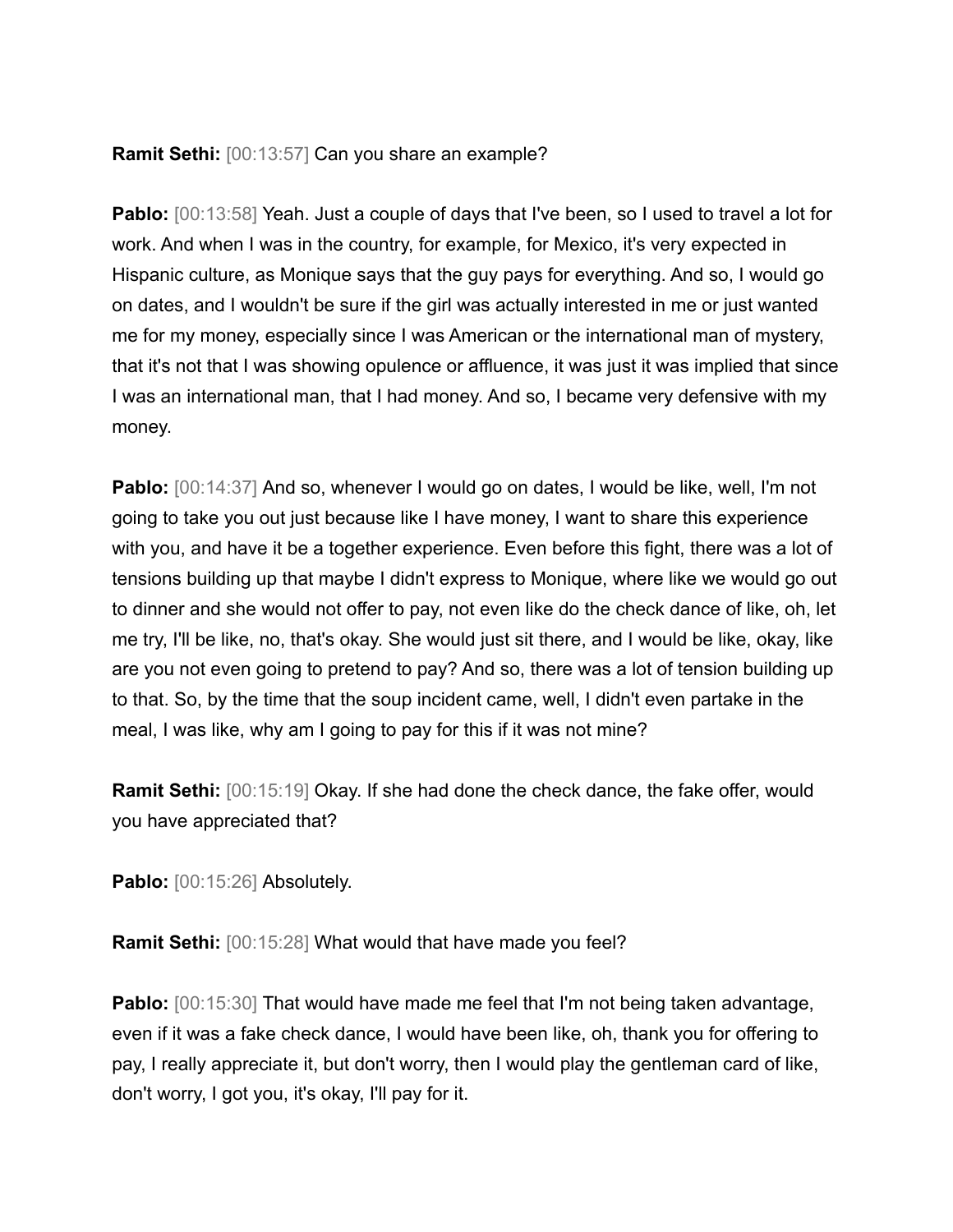**Ramit Sethi:** [00:15:46] That's very interesting. Why? Even if you knew that she didn't intend to pay, you would have felt better about it?

**Pablo:** [00:15:54] Yes.

**Ramit Sethi:** [00:15:55] Why is that?

**Pablo:** [00:15:57] I'm just going to reiterate the point that I really do not like feeling being taken advantage of, because it's happened so many times in the past.

**Ramit Sethi:** [00:16:04] Oh, my God. This is absolutely fascinating. Okay. [Making sounds] take a breath, Ramit. Just calm down. Okay. What do you notice? At first, Pablo mentioned fairness, okay, fine. Then, suddenly, we find out he's had a history of feeling taken advantage of because of his money. Now, I'm starting to get it. That soup isn't just a 10-dollar soup to Pablo either. It represents something a lot deeper.

**Ramit Sethi:** [00:16:35] The most fascinating thing he said was that he would have loved to see the fake check dance. Did you catch that? First of all, the fact that everyone knows what the fake check dance is, that's when somebody pretends to offer to pay, but they don't really plan to, that is telling, because it's a real thing. It means that to Pablo, symbolism matters. I actually think symbolism matters to all of us.

**Ramit Sethi:** [00:17:02] A lot of us are utilitarian with our money. We, and I'm overwhelmingly talking about men with this point, describe the things we buy in terms of functional use. Well, yes, I bought that iPhone, because of the superior storage and the 16,000 megapixel camera, and I bought this car, because it has over-the-air tech updates. Maybe. Or, you might have just bought it, because guys you admire also bought it. It's no surprise that if you ask guys who their style role model is, over 90% of them will give you the same answer.

**Ramit Sethi:** [00:17:35] You know who it is? James Bond. You think that's functional or practical? You don't even wear a fucking suit. Symbolism matters. And Pablo is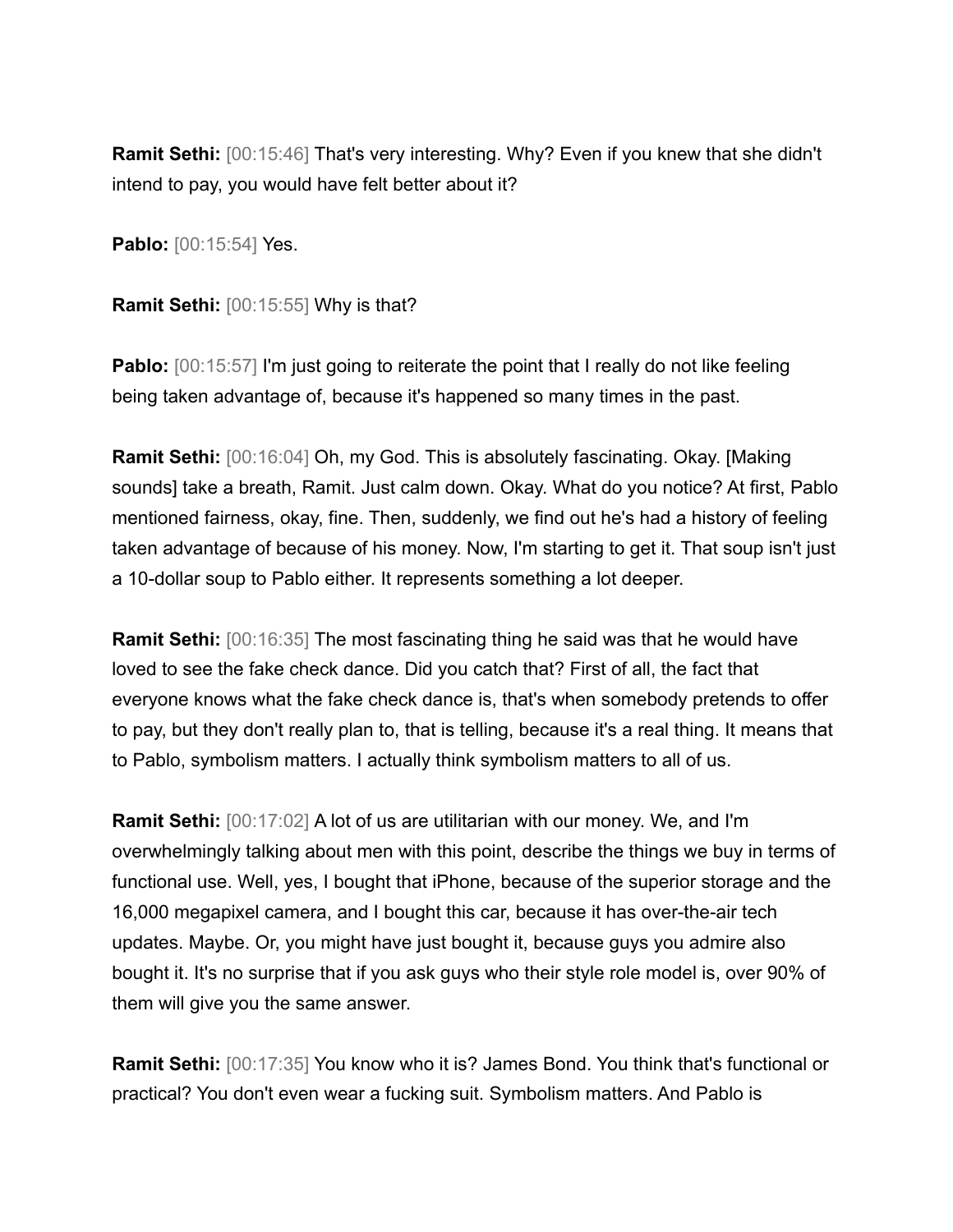acknowledging that if Monique had offered to fake-paying for the meal, he says he would have been happy. In fact, as he puts it, he would have "been the gentleman", notice how that identity creeps in, and he would have happily paid. Monique wants to be taken care of. Pablo says he wants fairness, but I think what he really wants is a lot deeper.

**Pablo:** [00:18:13] It should be equally expensive and as well as equally productive towards each other.

**Ramit Sethi:** [00:18:19] What does that mean, equally? Equal could mean 50-50, it could be 66-33. What is equal to you, Pablo?

**Pablo:**  $[00:18:32]$  Yes. I do make a lot more on paper, however in terms of cost of living, it comes down very equal or even more beneficial to Monique, because as I told you earlier, I live in LA, I pay rent in LA, pay for food, pay for student loans, car, insurance, gas, all these things. So, my high salary at the end of the month, I come out with like two to \$300, and like I'm up to here.

**Ramit Sethi:** [00:19:01] I don't love the idea of factoring in your expenses when it comes to the contributions. Those expenses are your expenses, right? You chose to go to college, you chose to get a car that's 35,000-plus, et cetera, et cetera. Your expenses, candidly, they're yours. And so, your income is definitely, you two should talk about that proportionally and you two should figure out what works for you, but I would say typically in other relationships, expenses are not a primary part of the proportional contribution discussion.

**Pablo:** [00:19:40] Okay. To be honest, even before we started this conversation, Monique and I, even though we've been dating for almost five years now, we've never really had a concrete discussion about finances.

**Ramit Sethi:** [00:19:51] Well, you guys certainly have fought a lot over soup.

**Pablo:** [00:19:54] Right. That's true.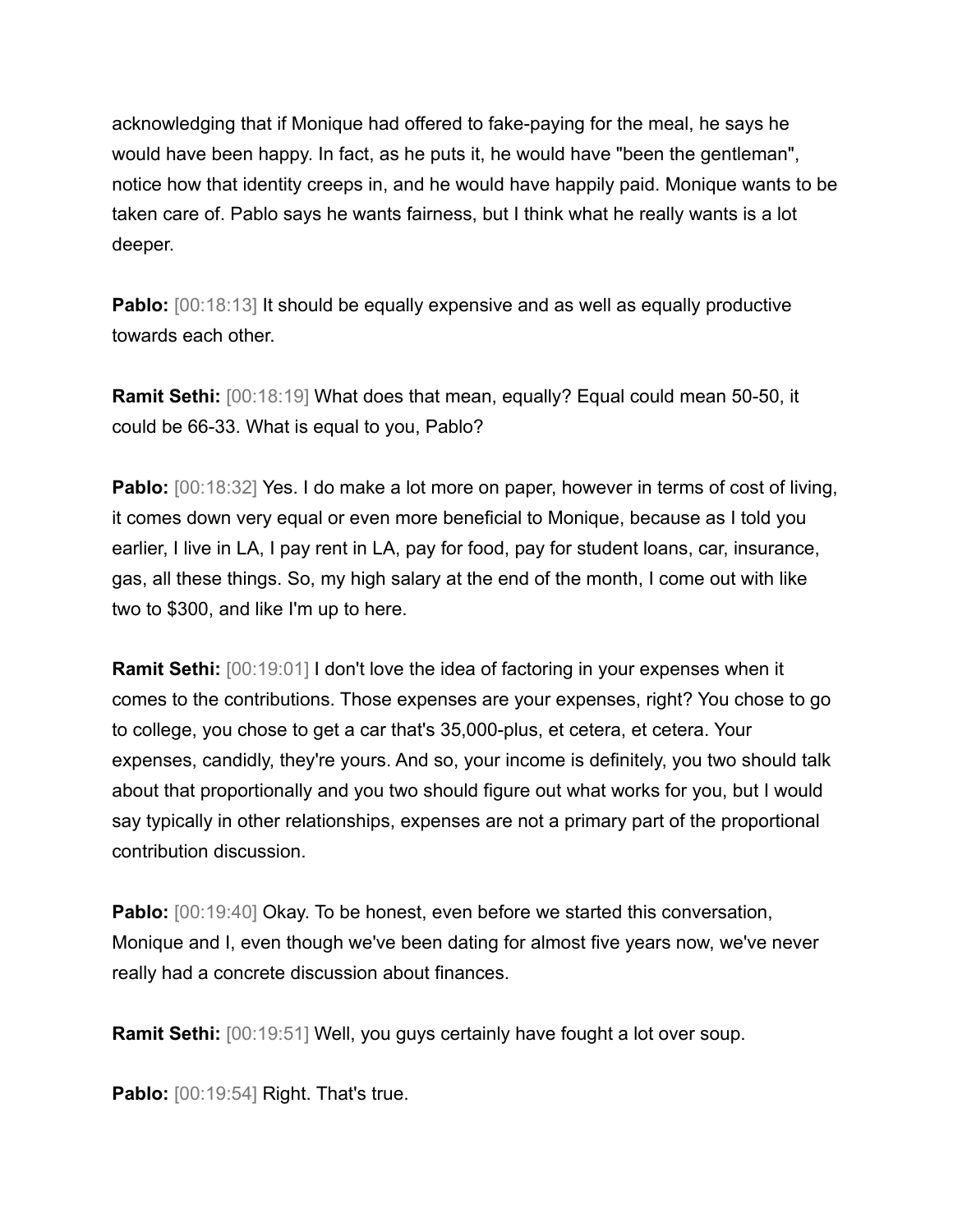**Ramit Sethi:** [00:19:56] So, those are discussions, they might not be productive, but you've had a lot of discussions.

**Pablo:**  $[00:20:01]$  Right. But like I never really known her income and she's never really known mine. So, I've never known-

**Ramit Sethi:** [00:20:06] Ever, until now?

**Pablo:** [00:20:06] Until now, until three days ago when we started filling out the financial worksheet.

**Ramit Sethi:** [00:20:13] Wait. This is blowing my mind. So, both of you put down your numbers on paper, did it surprise you, Pablo, to learn what Monique makes?

**Pablo:**  $[00:20:24]$  Yes and no. Yes, because I thought she was making more. And no, because I know that she's focusing on her singing career, so she's not really working. She works at her parents' restaurants. I'm like, okay, well, that makes sense.

**Ramit Sethi:** [00:20:37] Okay. And Monique, did it surprise you when you saw the numbers with Pablo?

**Monique:** [00:20:43] No, because I could kind of just estimate, but he's always been very secretive and I never appreciated that.

**Ramit Sethi:** [00:20:52] Secretive?

**Monique:** [00:20:53] About his finances, like when we first started dating, like he wouldn't be open about it, whereas like I would be happily open about finances, and how much my parents make, and all that stuff, but he never shared and was always like very protective of that information. So, I felt like, okay, like I guess I should protect the information of myself as well.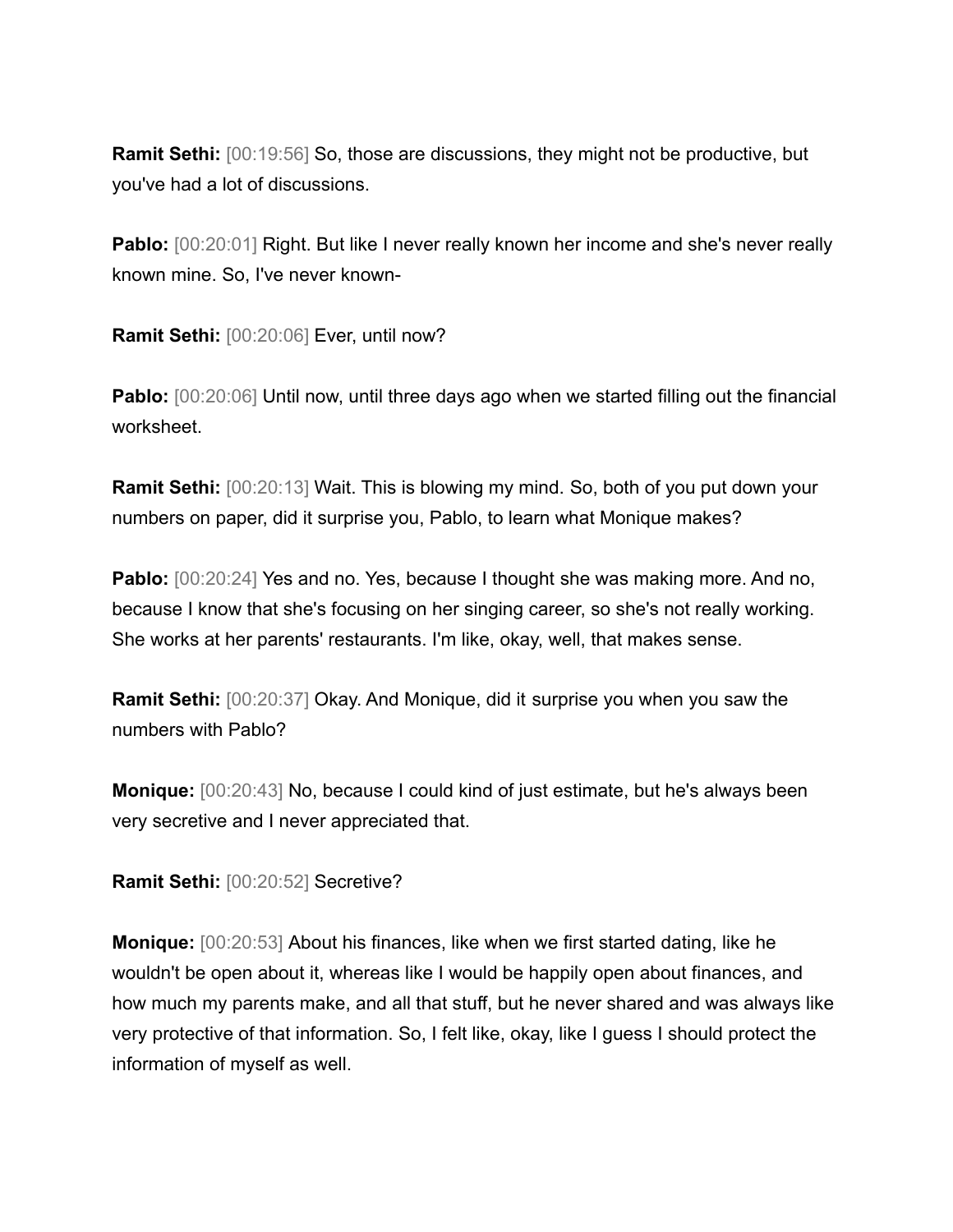**Ramit Sethi:** [00:21:14] If you'd heard this at the beginning of the episode, you might just think Pablo was weird, but now, knowing his history of feeling taken advantage of, we can all start to understand his behavior. Understanding doesn't mean you agree with it, it just means you start to understand it. I remember being in a social psychology class at Stanford, where we were talking about human behavior and persuasion.

**Ramit Sethi:** [00:21:38] And as you study this stuff, you realize that behavior is actually a lot different than most of us think. You also start to realize what they call the power of the situation, which is a profound concept in social psychology. It means that most of us believe we do things for very rational reasons. I was hungry, so I bought the burrito, I was tired, so I decided to lie down, or I'm a generous person, so I donated to that homeless person.

**Ramit Sethi:** [00:22:03] What social psychologists know is that we can create conditions that dramatically change your behavior. We can create conditions that make you less generous, like the famous Good Samaritan experiment, or we can create conditions that make you administer electric shocks to people. We can even create conditions that make you more compassionate. In short, the situation around you has a profound effect on what you're doing.

**Ramit Sethi:** [00:22:29] And quess what? Most people have no idea. When you point it out, hey, we ran an experiment and you did X, because of Y, we isolated the variables, they deny it. In fact, they get mad. Why? Because we desperately want to be in control of our own behavior, but we're not. And as you start to learn this material, it radically reshapes the way that you understand other people.

**Ramit Sethi:** [00:22:54] I remember having these revelations about human nature as I was taking these classes, and that's why 20 years later, I am still obsessed with human behavior. It's why I'm doing this podcast. The reason I shared all of this is a phrase that one of my professors told me, which is, you don't have to agree with his behavior, but at least now, you understand it. Let's say you go to a restaurant, and the bill is 100 bucks, and you both pull out your credit card, and you tell the server, can you split it 50-50, what would be going through your mind at that moment?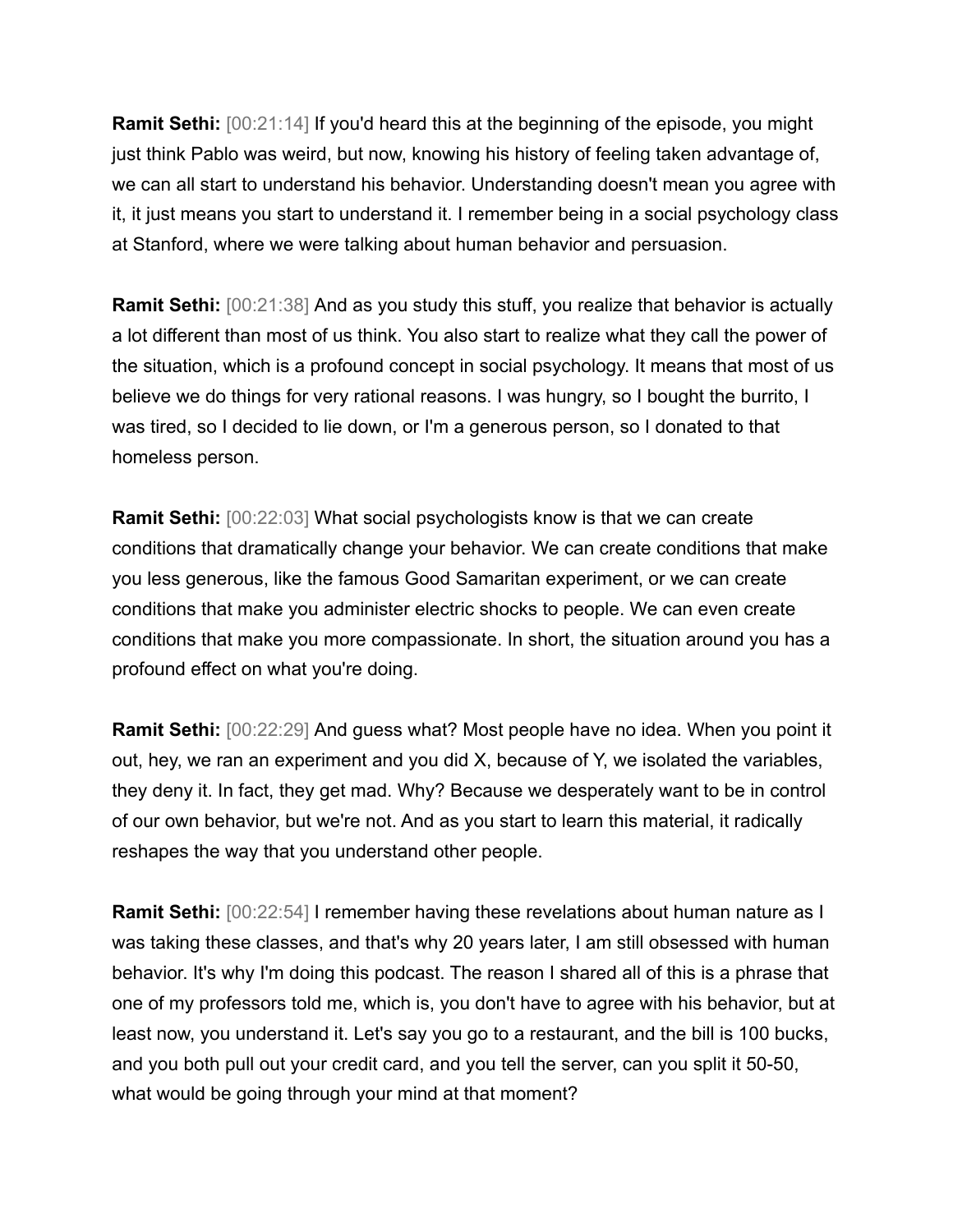**Monique:** [00:23:30] It just feels like a business meeting or just not someone that like I'm in love with, or I don't know, it just doesn't seem nice to me. I don't know. It's hard to describe.

**Ramit Sethi:** [00:23:45] Keep going.

**Monique:** [00:23:48] I don't know. It's just not the way I was raised, or what I saw growing up, or even with my friends, like their parents would just be like, oh, I'm paying for you guys, like, go, on us, like we would never split anything. We would always just pay each time.

**Ramit Sethi:** [00:24:05] Did you ever see your mom splitting something with your dad?

**Monique:** [00:24:09] Never, ever, ever.

**Ramit Sethi:** [00:24:12] Yeah. Okay. So, let's fast forward. Let's assume you two work this out, and you continue your relationship, and perhaps get married, perhaps not, whatever the case, and one day in the future, you're sitting down for dinner, you get a nice dinner, you got dessert, and the bill comes, Monique, in your ideal world, who's the one who pulls out the credit card?

**Monique:** [00:24:35] To be honest, at that point, I wouldn't mind pulling up the card because I know we would have a joint account, and I would know, I'd be confident in knowing like, well, the tip, and how the server did, and all these things. So, at that point, I wouldn't mind, because it's our money.

**Ramit Sethi:** [00:24:53] And what's different about that future versus where you are today?

**Monique:** [00:24:57] Because it's not a joint account, and I think he's older, he makes more money, he has more experience, so I feel like that's his role.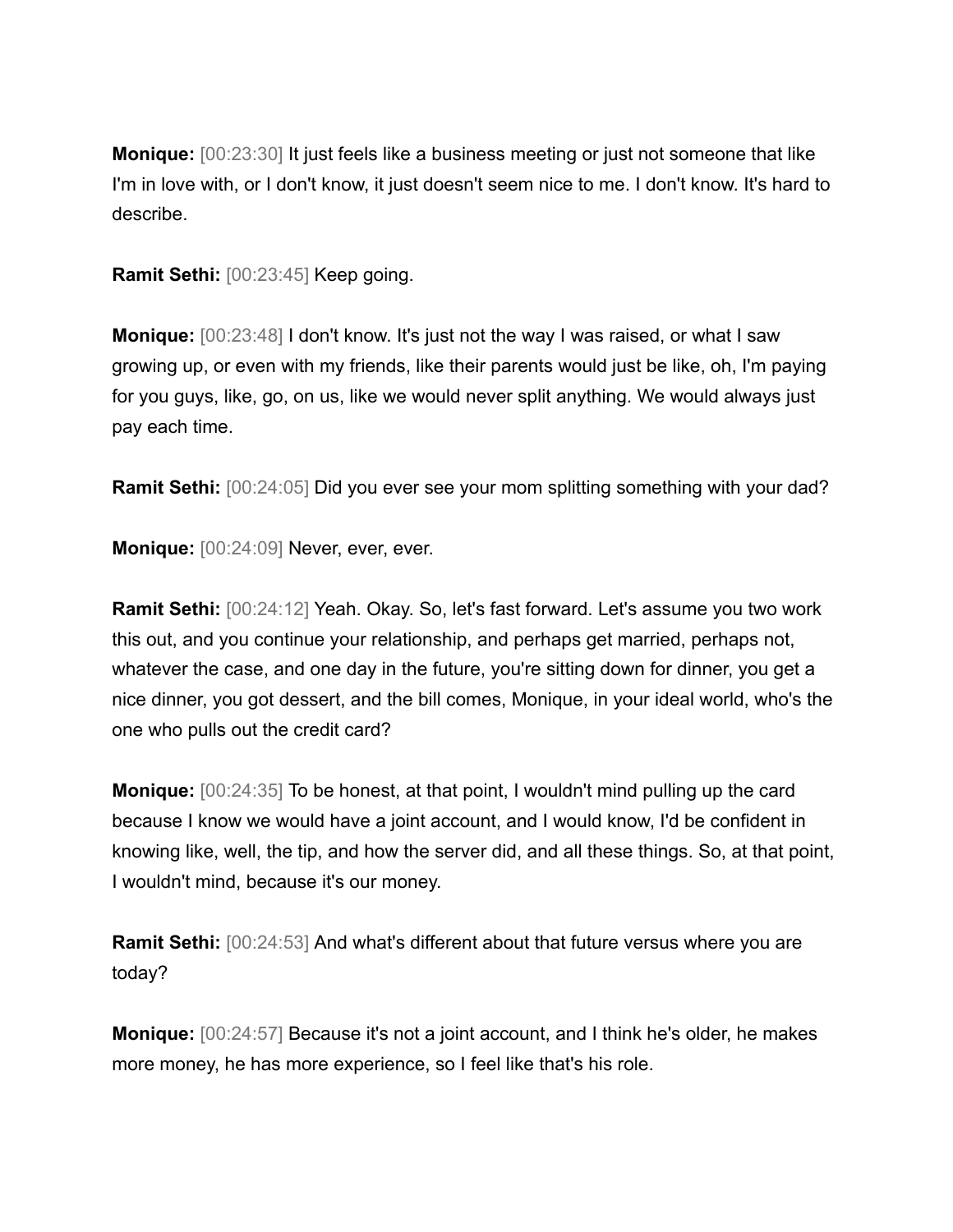## **Ramit Sethi:** [00:25:10] Why is it his role?

**Monique:** [00:25:13] Because he's pursuing me to be, hopefully, the mother of his children one day, like his partner, like he should invest in that future by like taking me out, and like building our relationship, and all these things, because like he says 50-50, but I don't think it is 50-50, because like in the future, like if I have our kids and all those things, like that's not equal, like I'm going to have to like carry a baby, and like push it out of my body, and like all these things, like he's not doing that. So, I just feel like, already, by his age, and his experience, and the money he's making, and him being a man, it's not 50-50. So, I don't think I should be expected to pay 50-50.

**Pablo:**  $[00:25:58]$  I disagree completely with that philosophy.

**Ramit Sethi:** [00:26:01] Okay. Tell us.

**Pablo:** [00:26:02] Okay. So, like I'm older, and have had more relationships, and I've had the three types of relationships, the one where I actually don't pay for anything, because the girl is making more money than I am, and I wasn't employed at that time. And I know that, at least for me, that didn't work. There's a lot of money tensions, and I also didn't like feeling like I was being supported or like lifted up. I felt just incorrect. I've had relationships, where it's been 50-50, and those have been the best relationships, in my opinion, because money was never an issue, like at all.

**Pablo:** [00:26:38] As I said, we were both partners, we did experiences, dinners, dates, everything, and everything flowed very smoothly. We never even spoke about money, even if the girls had more money than I did, which they did actually, everything was 50-50. And then, I have this relationship where like I'm expected to pay for everything, and there are some keywords that Monique threw in there that I have actually have had fights with her mom about me being older, not being a man enough, because like I can't take care of her, I don't have enough money, I don't have a house.

**Ramit Sethi:** [00:27:10] Her mom said these things to you?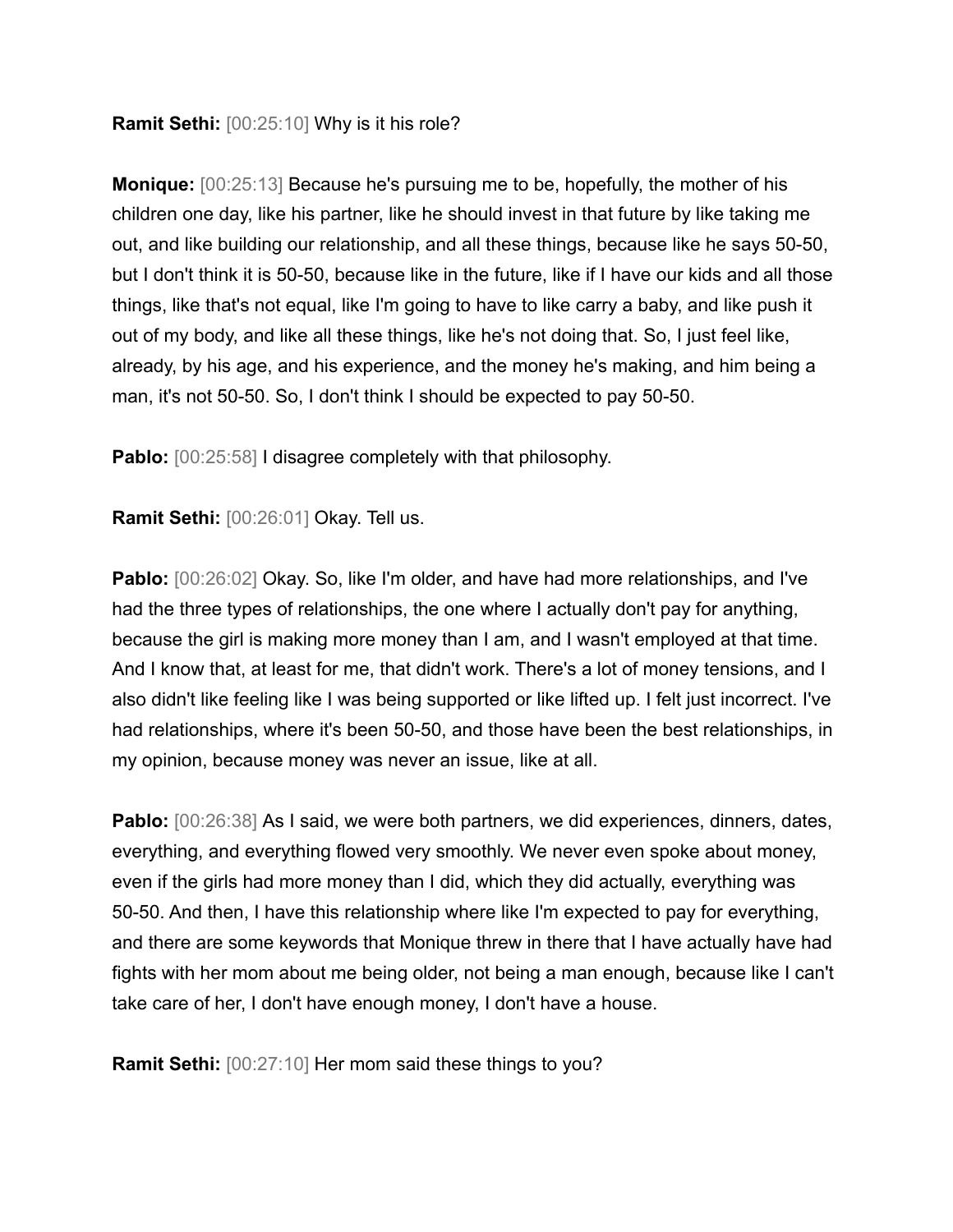**Pablo:** [00:27:13] Yes.

**Ramit Sethi:** [00:27:14] How did that come up? Before we go on, I just want to say, I fucking know the answer to this question, I was raised by Indian parents in an Indian community. Alright. Let me just break this down for you. The families meet, this is before there's an engagement, and the families are deciding whether to have an engagement at all. Yes, I said families, not just the two individuals. There are lots of delicate questions in this first meeting like, oh, where were you raised?

**Ramit Sethi:** [00:27:40] And if you were just an observer sitting on the couch watching, you would say, oh, how nice they're just getting to know each other. In reality, both families are asking a highly detailed set of questions to determine the answers to things like, do they come from a good family? Are both of our families going to be able to get along? Do both of the kids have the same values?

**Ramit Sethi:** [00:28:00] You see, for lots of cultures, when two people get married, the families are getting married, not just the two individuals, and the social consequences of divorce are much, much more severe. You have to remember that until recently, what we thought of as love marriages were not nearly as common. You can read more about this in a book called Marriage, a History: How Love Conquered Marriage by Stephanie Coontz. It's absolutely fascinating. And this is a great reminder for all of us, that in money, culture matters.

**Pablo:**  $[00:28:35]$  I was living in the Middle East, and I figured, it's Ramadan, so I have a week break, we can meet each other, but her parents are more traditional and more conservatives, they're like we would really not like for you guys to travel together unless there's like a bigger commitment. And so, I was like, well, what do you mean, better commitment? Like I'm totally devoted to your daughter and like I want to be with her.

**Pablo:** [00:28:57] And that's where her mom was like, yes, but I worry that like if anything happens, I don't know if you're going to be able to support her, you are like already 30, you don't have a house, you have all the student loan debt, like I don't think you have enough to support her. And so, I withheld my desire to go on a trip with my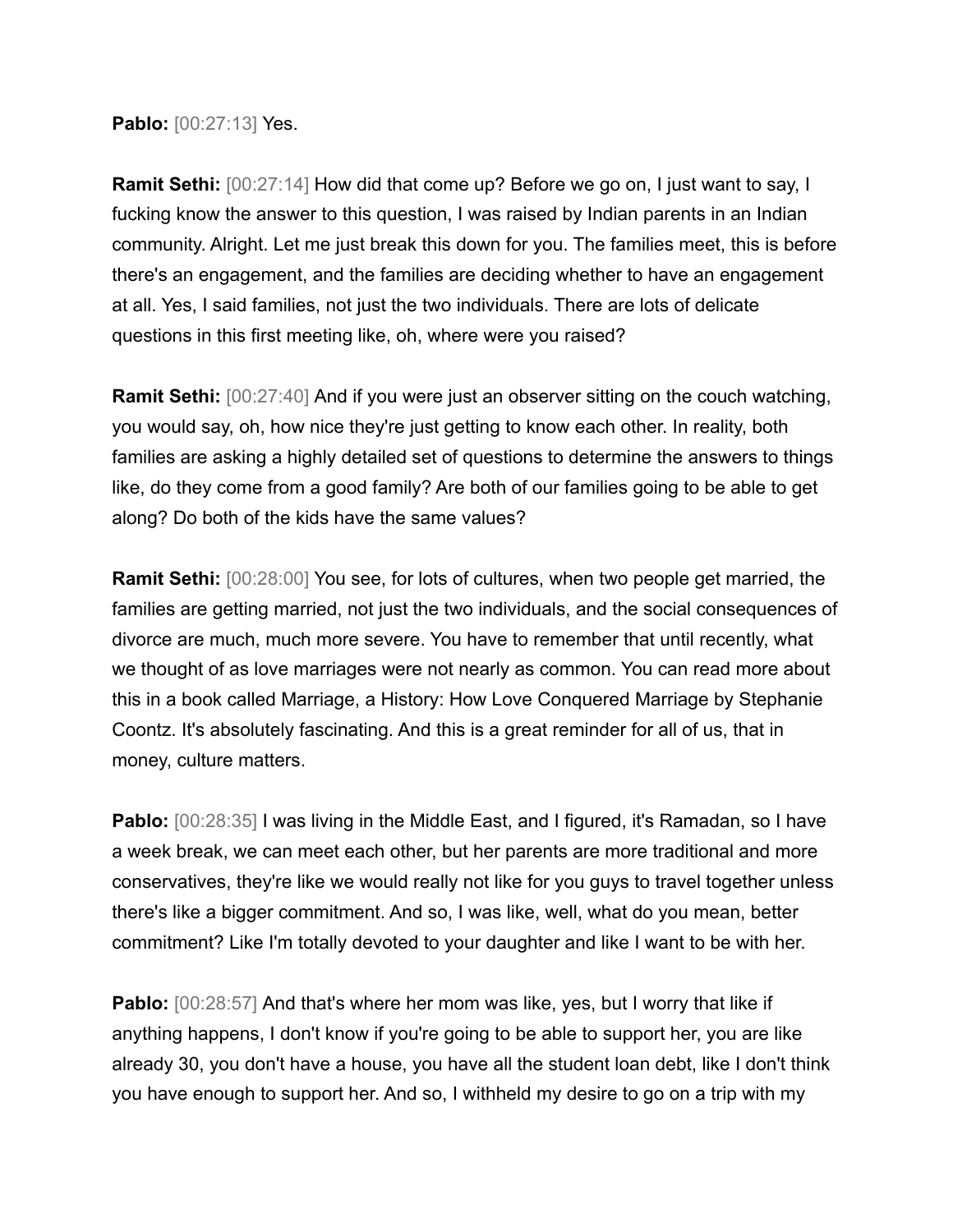girlfriend just to keep the peace. However, there was a seed planted in my mind of, I'm not enough, I need to make more money.

**Pablo:**  $[00:29:21]$  And so, when she says that Pablo needs to be pursuing me, because he's a man, and that he should get me, because I'm the prize, I'm just like, that's where the philosophies clash, because I'm like, well, I don't want to pursue you, because you're the prize, I want to pursue you, because I want to be partners in this thing. In my old job, I was very, very high income. In the worst month, I would have 4,000 net.

**Pablo:**  $[00:29:48]$  It was anywhere between like 4,000 to 15,000 in a good month. And I actually gave that up once I met Monique, because I really wanted to be with her. And so, for two years, I was basically unemployed and living on savings alone. And so, with student loans and all these things, like my savings were depleted, depleted, depleted, depleted, depleted, depleted, and Monique never saw that. She was just like, oh, well, he's coming to my house for free.

**Pablo:**  $[00:30:13]$  It's like, well, I am coming to your house, eating for free, but I'm also not making any money to be with you. So, I got to a point where I was like I literally have \$34 in my bank account, like I need to go do another project. That actually was a snowball effect, because I think that's what led to the discussion of her mom being like, well, how are you 30 and have like \$30 in your bank account?

**Pablo:**  $[00:30:36]$  You can't provide for my daughter and all these things. But like they didn't see the whole two years beforehand, where I was like not making any money, ensuring that Monique graduated with the highest marks, and like helping her with her homework, and with tutoring her and stuff like that, and helping her with her music career. So, like I sacrificed a lot of my income to be with her, and so I didn't feel the compensation of like, yes, you do feed me, but I should pay for everything else.

**Ramit Sethi:** [00:31:03] Also, to be fair, her parents didn't know that backstory, because you didn't tell them that, right?

Pablo: [00:31:07] Absolutely. Yeah.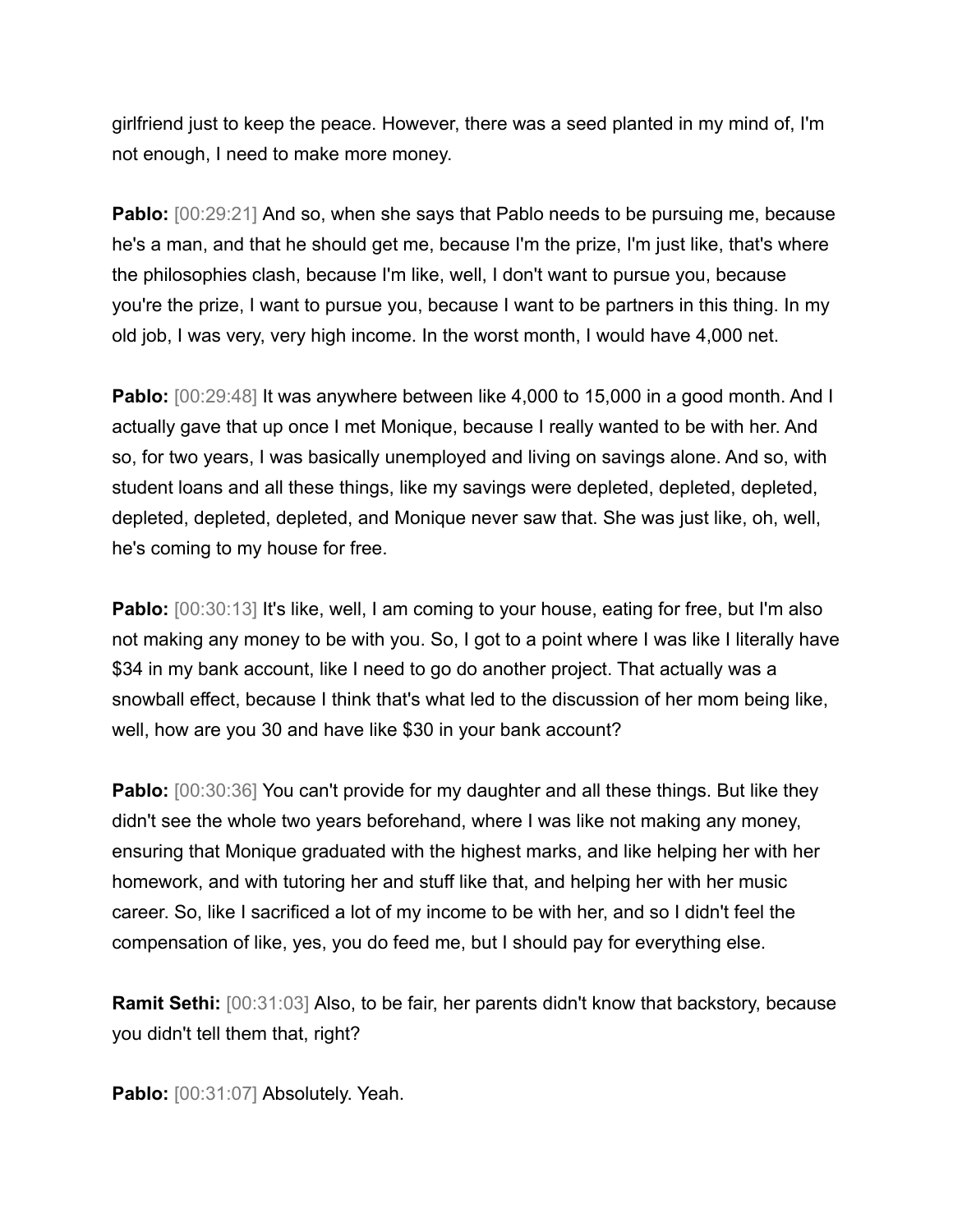**Ramit Sethi:** [00:31:09] Okay. So, there's a lot of missed communication here, a lot of things that each of you are bottling up without the other person knowing, and then expe,mcting for them to magically see it your way. Okay. It's starting to unfold now.

**Monique:** [00:31:24] I was frustrated, because I was like, okay, guys, I'm not ready to get married soon anyway, so it's like if he's not up to your standard or whatever, like stop being so hard on him. I mean, I understand where they're coming from, and I respect them, and I appreciate their concern, but I also understand where Pablo is coming from, that like life is hard, like he has student loan debt, like I shouldn't be expecting him to just like pay for everything and just like be a bank for me.

**Monique:** [00:31:57] And that's not what I expect, like I don't want you to get the wrong opinion. But I don't know, I just felt that like since he was older, he had more experience, he had more time working, where I was like literally a freshman in college when I met him, I just expected for him to do more since he had more experience, time, age, money, all these things. And maybe I'm wrong for thinking that, and that's fine.

**Ramit Sethi:** [00:32:25] Do you think you're wrong?

**Monique:** [00:32:27] Well, I don't know, like from all the pushback from him, it's got me thinking of like, okay, am I wrong? Like I thought I was in my right to think he could do more, since he is more older, more money, more experience.

**Ramit Sethi:** [00:32:44] Keep going. Now that you've started to question, what is coming to your mind?

**Monique:** [00:32:50] That even though he may have more, I also recognize that like I've lived a very comfortable life and I haven't had to work as hard as he has, and like I recognize that. So, that's why I'm definitely happy now, paying more things, and I would think he would agree that like I have been paying things and like buying things a lot more than I did before. And I just try to be generous, because I think I am a very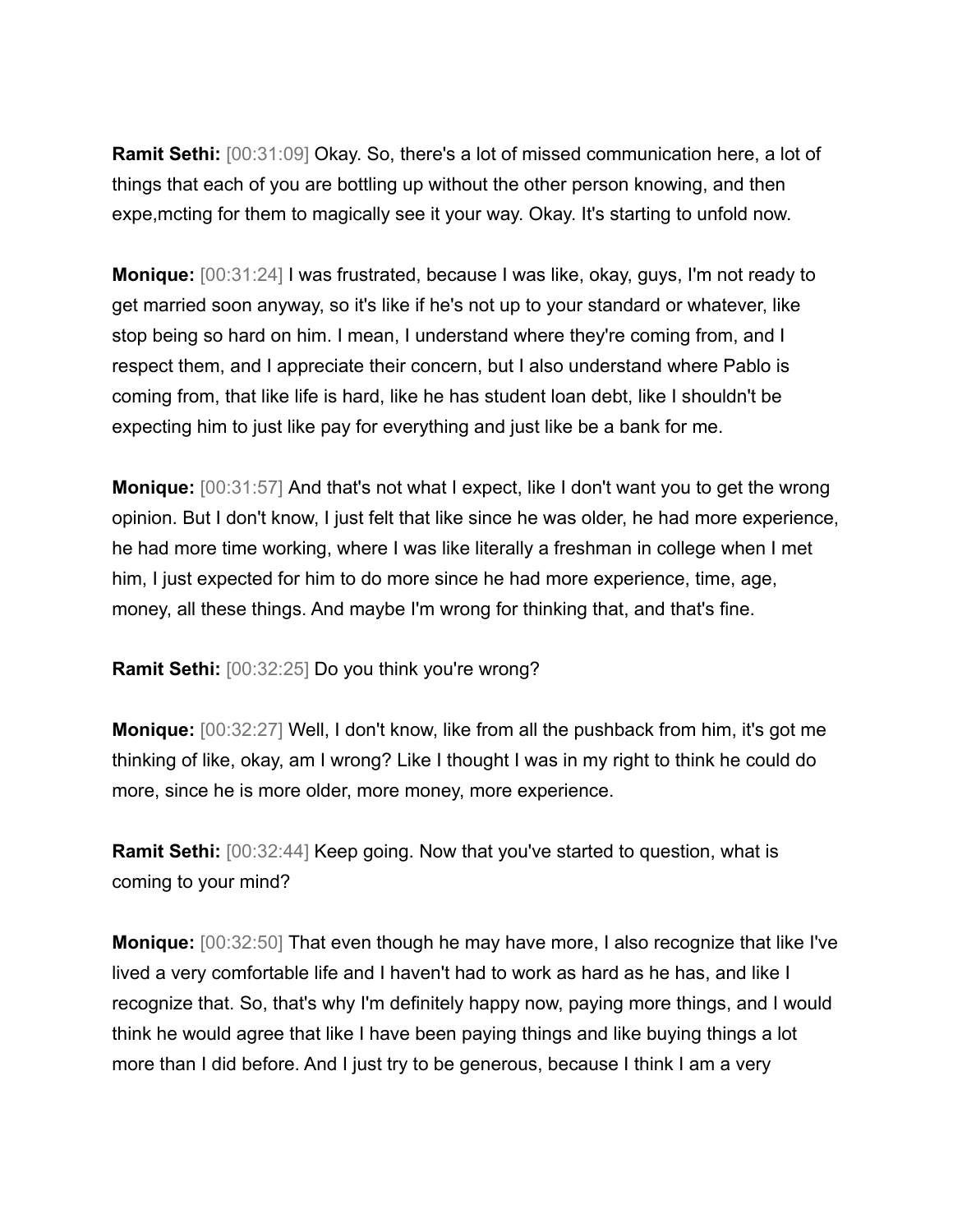generous person and I would never want it for him to be 100% giving me, and me just accepting everything and not giving anything back in return.

**Ramit Sethi:** [00:33:31] One of the things I hear from you, Monique, is that you have made a lot of changes intellectually to respect what Pablo does, how much he earns, how hard he works, and even his expenses. I hear that and I hear Pablo appreciating that, but I also hear you using words like weird and not what I expected, and I hear that you may be reckoning with this intellectually, but emotionally, it's still difficult for you to accept paying for certain things like meals. Am I getting that right?

**Monique:** [00:34:05] Exactly, yeah. So, like mentally, I'm on board, I get it, I respect him, I understand. But emotionally, I'm just like, ah, I don't know.

**Ramit Sethi:** [00:34:15] Keep going.

**Monique:** [00:34:16] I'm just like, okay, he should take me out. Like we should just do what they do in the movies or like what I've grown up with. Like this is just what I've known and expected my whole life.

**Ramit Sethi:** [00:34:29] And fast forward that movie for me. So, here you are, and you eventually get married, and what happens throughout the rest of your life with this script that you're working with?

**Monique:** [00:34:42] Yeah. I will hopefully like when I'm older, and have my own business, and do all these things, like I'll obviously make a lot more, and own property, and have different sources of income, and I think with building a family, it should be 50-50. But I still think that certain things aren't 50-50. Like if I'm pregnant, for instance, and I can't work, is he going to expect me to pay for half the mortgage and things like that? I would hope he would think to take care of that for me, because like I'm doing something that he couldn't do. I don't know. Does that make sense?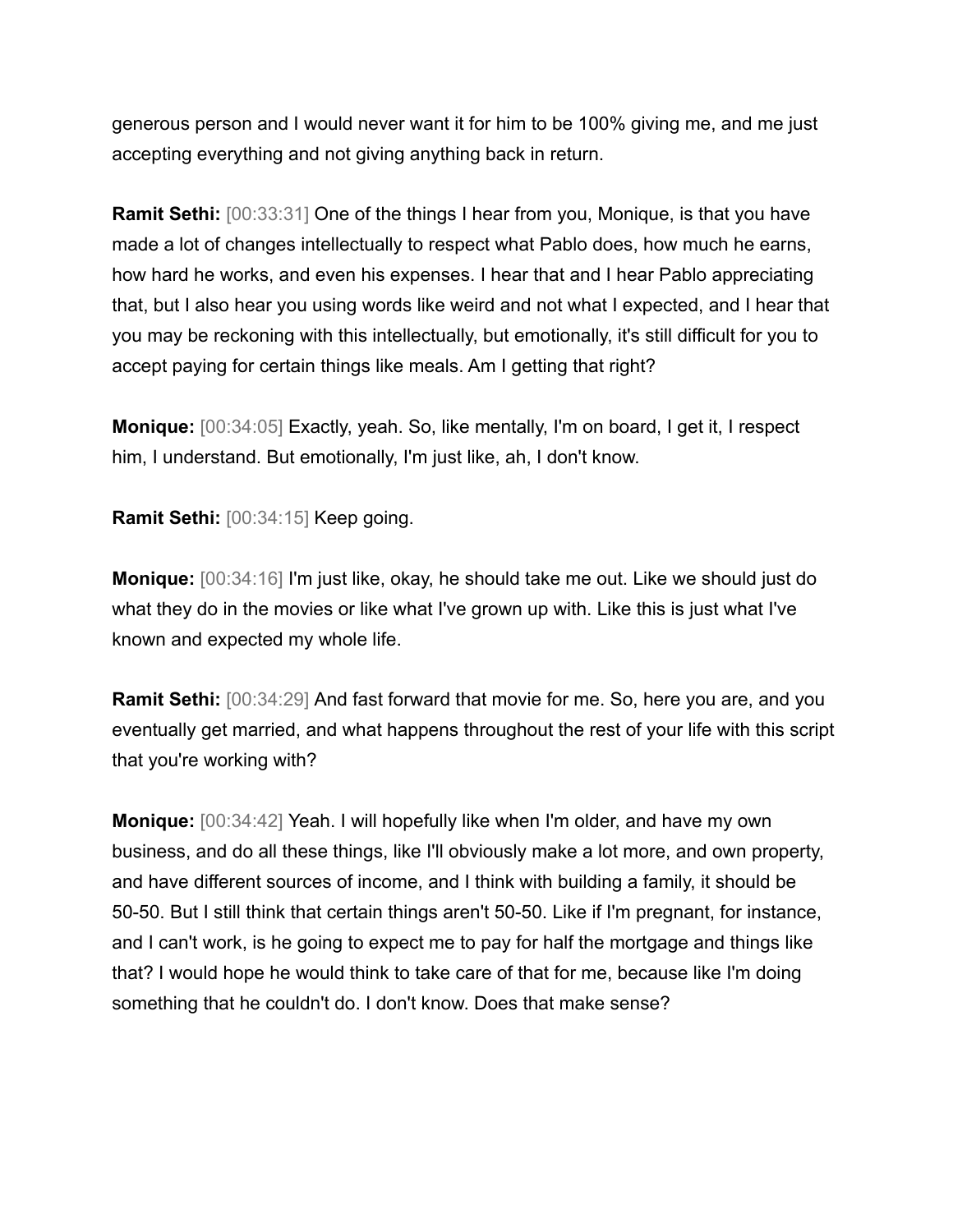**Ramit Sethi:** [00:35:28] Yeah, makes sense. Let me parse that a little bit. So, you want to become an entrepreneur, at a certain point, do you expect your income to go up from 33,000 a year?

**Monique:** [00:35:38] Yes, of course.

**Ramit Sethi:** [00:35:40] Okay. Any sense of what income you think you'll make in the next five years or so? You can ballpark it for me.

**Monique:** [00:35:47] I mean, hopefully, I'll take over the family business, I have like one-third of that. So, I don't know, probably like 200. I really don't know, to be honest.

**Ramit Sethi:** [00:35:58] Okay. That's fine. Let's say 150 just for conversation's sake. So, at 150, if you were making 150, and at that point, let's say that Pablo is making 150 as well, what do you think happens when you go out to a restaurant to eat? How's that getting paid for?

**Monique:** [00:36:17] To be honest, I would still appreciate it if he'd picked up the bill, even if I'm making even the same as him.

**Ramit Sethi:** [00:36:26] Yeah, it's not a number for you, is it? It doesn't matter if you're even making more than Pablo, you still expect him and want him to pick up the check. Is that right?

**Monique:** [00:36:36] Exactly.

**Pablo:**  $[00:36:38]$  I'll go back to my original thesis that I was still wanting to be a partnership where if we both make one hundred and fifty, we all dump that into the joint account. And then, at that point, I feel like it doesn't matter. Like I'll put out the credit card and it'll be the same, it'll come from the same source, or if Monique pulls out the credit card, it will come from the same source. So, I think at that point, it's a bit of a moot point when we're both aiming at the same thing. And so, I'm not entirely in agreement with like if she's pregnant, I would never make her pay for half of the mortgage, because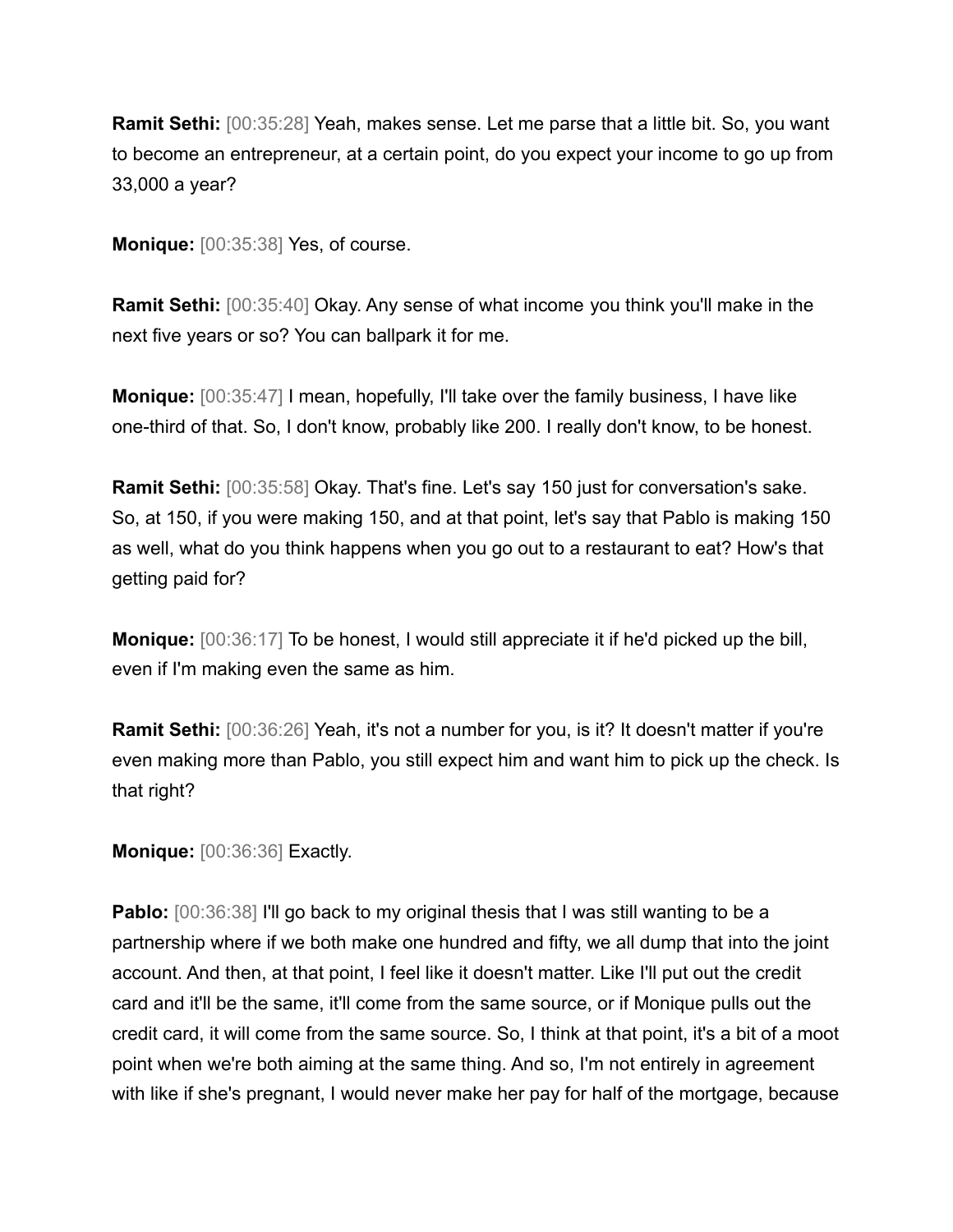that doesn't really make sense if we're both paying for the mortgage at the same time with our joint account.

**Ramit Sethi:** [00:37:20] Okay. Let me ask you a question today. Let's say that the two of you took your money and you put it into a joint account today. Pablo, you put \$103,000 into that. Monique, you put \$33,000 into it. Okay. And you go out to eat at a nice restaurant. It costs you 150 bucks. Are you both comfortable pulling out the joint credit card and paying for that dinner?

Pablo: [00:37:45] Absolutely, yes.

**Ramit Sethi:** [00:37:48] Well, that's easy. I mean, we could end this conversation right now. Is that all it takes? Having a joint account and pulling out one joint credit card, is that all it takes for you both to feel good about money in your relationship?

**Monique:** [00:38:02] I don't think he'd be comfortable. I think he would be upset that I'm putting 33 and he's putting 103.

**Pablo:**  $[00:38:07]$  I would be much more happy. I would see tangible efforts that are not with some sort of like poison behind it or like some sort of like sting behind it, if the joint account is used. Like that makes much more sense. I feel like there's a skin in the game on both ends.

**Ramit Sethi:** [00:38:32] Wow. What the hell's going on right now? I didn't think that a joint account would magically solve all their problems. I actually still don't really believe that it will. But hey, I'm going to lock in the win and take it if I can. Alright. Notice, by the way, that if I had suggested a joint account at the very beginning of our call, it would have totally failed. We had to go through this process so that they could both acknowledge all the things that they're feeling before we get to some solutions.

**Ramit Sethi:** [00:39:03] So, I'm going to give them a little bit of advice about the joint account, but really, I don't trust that this is the end of it. I think there's something more going on. I think you guys could start off by picking a number that's comfortable for both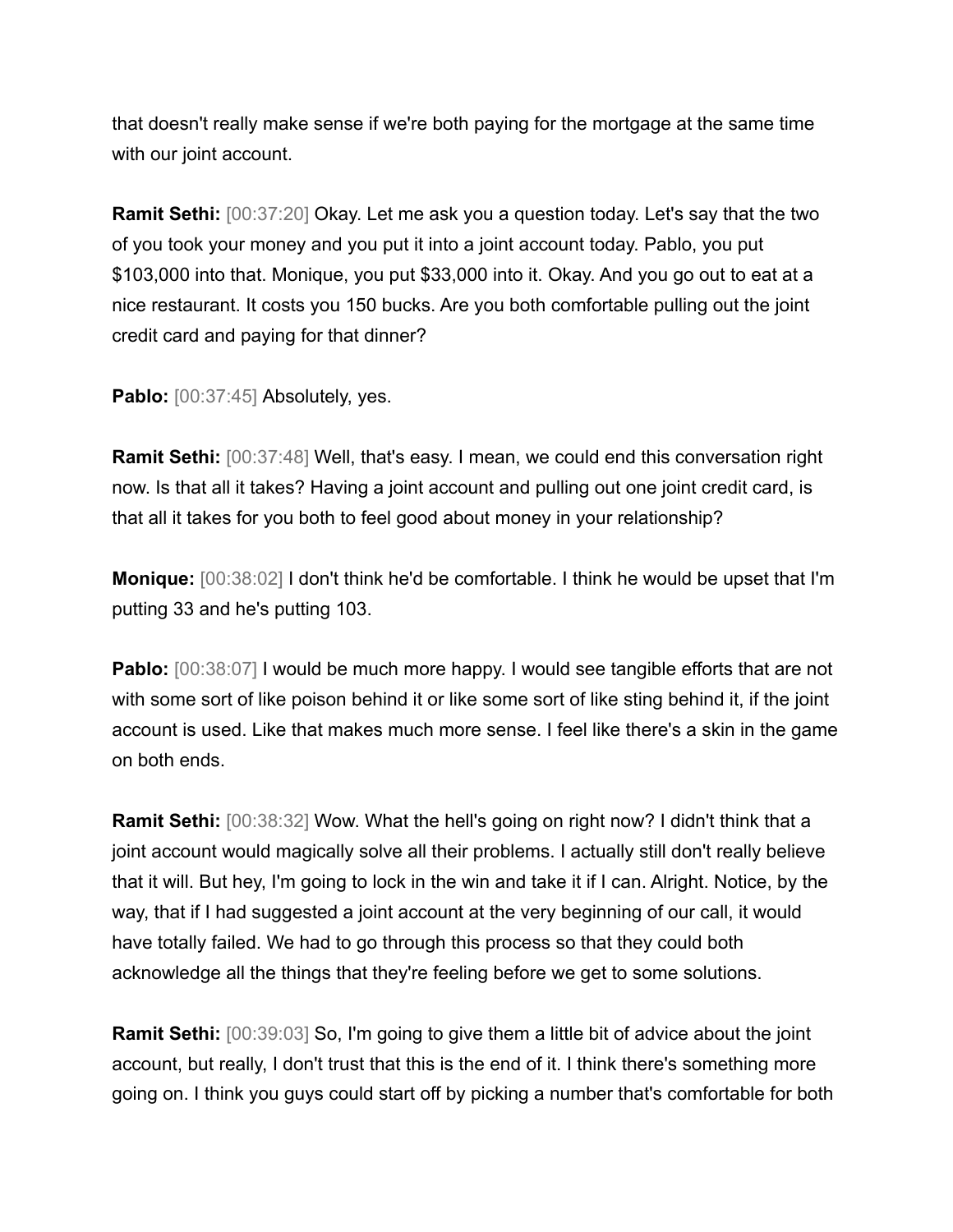of you. Like it literally could be a hundred bucks and 130 bucks or whatever the proportions work out to. It could be small, but at least you both feel good.

**Ramit Sethi:** [00:39:27] You do that for a month or two. You go, you know what, after the third month, let's adjust the numbers. But for now, let's just start off really small and comfortable. We'll go out to a couple of desserts. We'll feel good. We'll develop new rituals of who's going to pull out the credit card, but it's not really about the dollar amount, is it? What is it about instead, Monique?

**Monique:** [00:39:49] This feeling appreciated and loved, and it feeling fair.

**Ramit Sethi:** [00:39:55] Yeah, good, feeling fair. Thank you for saying that. Great word. So, you two are basically creating like a whole new ritual, and it's deep. It cuts deep, because both of you have these expectations and these invisible scripts, but now, we're starting off just like with almost play money, just a small amount of money. We're saying, okay, in the past, you used to sit here, and look at this Thai soup getting cold, and both of you are just like getting so mad, and now, you're going to have to rewrite that into something different. Okay. And both of you are going to have to play a part in doing this. You're in this together as partners. Okay. How would that feel to you, Pablo?

**Pablo:** [00:40:38] The word you just said right there, feel as partners, that literally like gives me butterflies in the stomach.

**Ramit Sethi:** [00:40:48] Yeah. Monique, what do you think about when you hear Pablo say that?

**Monique:** [00:40:52] Yeah, I'm definitely happy and I feel relieved that we can come to an agreement where we both feel seen.

**Ramit Sethi:** [00:40:59] Okay. Love that. Now, the second part, which is much harder, is that emotional part of expectations. Monique, you have expressed multiple times today that you see money as being taken care of, that you see it as love, and down to, if he doesn't pay for a certain date night, that deep down, that means he doesn't love you.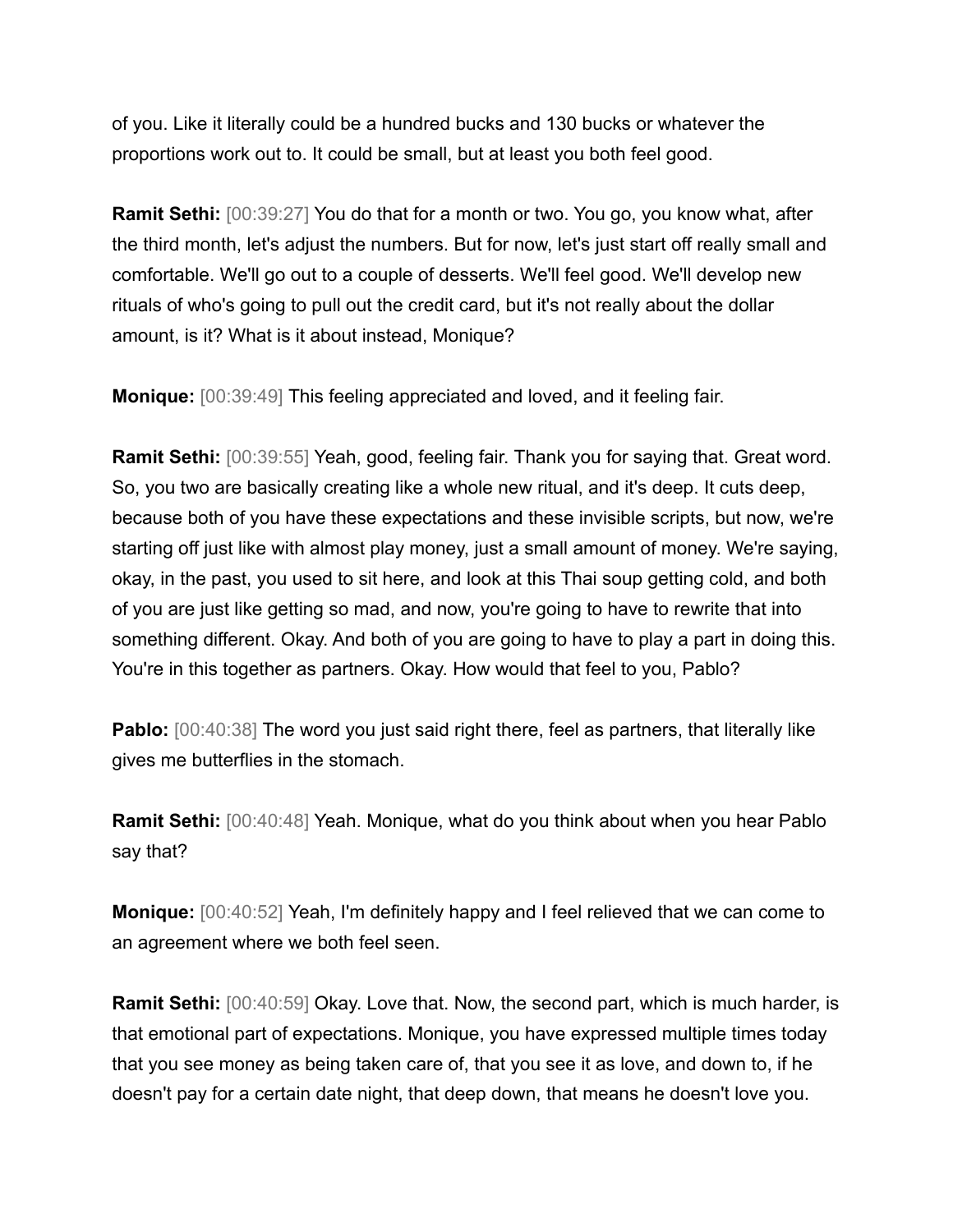Pablo, you have expressed the word fair, and equal, and partners. To her, those words seem transactional and cold. To you, it's logical, and you definitely do not want to be taken advantage of. Do you think that your worldview for your relationship is compatible with hers?

**Pablo:** [00:41:52] No. And this has been in the back of my mind many times, and we have had plenty of fights about this. We are compatible in a lot of things, interests, family backgrounds, and stuff like that. But in terms of philosophies towards life, we are incompatible in a lot of things, finances being one of the major ones.

**Ramit Sethi:** [00:42:16] So, what do you want to do?

**Pablo:** [00:42:19] We keep having discussions on them, we keep working at it. Five years is a lot, and so we keep growing a lot, and I keep working with her.

**Ramit Sethi:** [00:42:31] Pablo, one thing that I didn't hear you say to Monique was, I would love for you to be more generous. What would that feel like for you?

**Pablo:**  $[00:42:45]$  It would relieve a lot of stress and resentment that I fear towards relationship. She is generous in her own way, so I will give her that. She is quite generous. However, I think there is a misunderstanding of what I would appreciate as being generous to what she thinks that she is being generous in.

**Ramit Sethi:** [00:43:08] So, just say it, Pablo, be specific.

**Pablo:** [00:43:11] Yeah. Monique, I love everything that you do in terms of giving me food, and writing me letters, and doing all these little tiny, cute gifts, and I definitely appreciate them. But to be honest, some of the generosity would be better felt if it was more on the financial department when we're doing dates or activities together. It would make me feel much more appreciated, and I would look you in such a strong light, an even better light than I already do.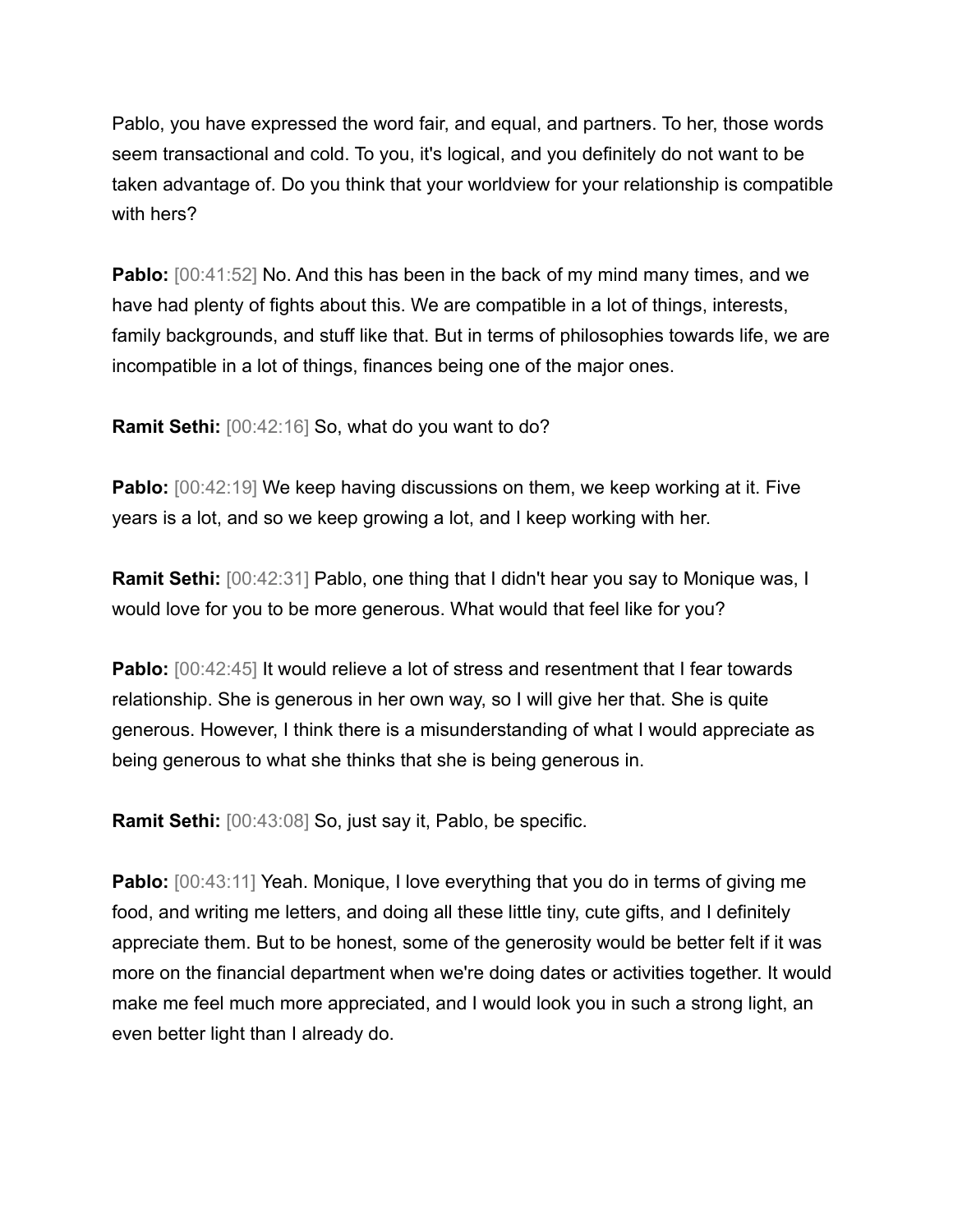**Monique:** [00:43:41] I mean, I appreciate that, and I definitely take that to heart, and I would—I mean, it's hard, because like you said, I am very generous in many different ways, so I thought I was good, I thought I was doing a great job, but he's never actually have said those exact words, so it's hard for me. I always tell him, like I can't read your mind, like you need to tell me things, because I don't know what's wrong.

**Pablo:** [00:44:09] And I think it's because we've never really had a serious money discussion until now, so we've never been able to address those issues straight on.

**Ramit Sethi:** [00:44:20] Five years into this relationship, and they're starting to admit to each other and to themselves what they really need to feel loved. Now, watch what happens.

**Ramit Sethi:** [00:44:32] Are there any questions that I can answer for you today?

**Pablo:** [00:44:35] There is an upcoming trip. We do have our first official trip after five years coming together. And we're going to Mexico City, and actually, it's timed perfectly, because I bought tickets to go see the Formula One, and I think it's going to be a great experience. Obviously, I'm a big fan and Monique is getting into it. And then, she has her award show in Mexico City.

**Pablo:** [00:44:58] So, the tickets, to be frank, they were \$2,000 or like \$1,000 each. I would say it would be completely fair that I covered the tickets, and then she would pay for housing and food in Mexico, which would make it equivalent, or probably even less. It would probably be like I spent two grand, she spends one grand. We actually haven't even begun discussing this, but I already know that it's going to be an issue.

**Monique:** [00:45:21] Well, first of all, I had no idea that those tickets were—so it's two grand per person or how much-

**Pablo:** [00:45:28] No, \$1,000 per person.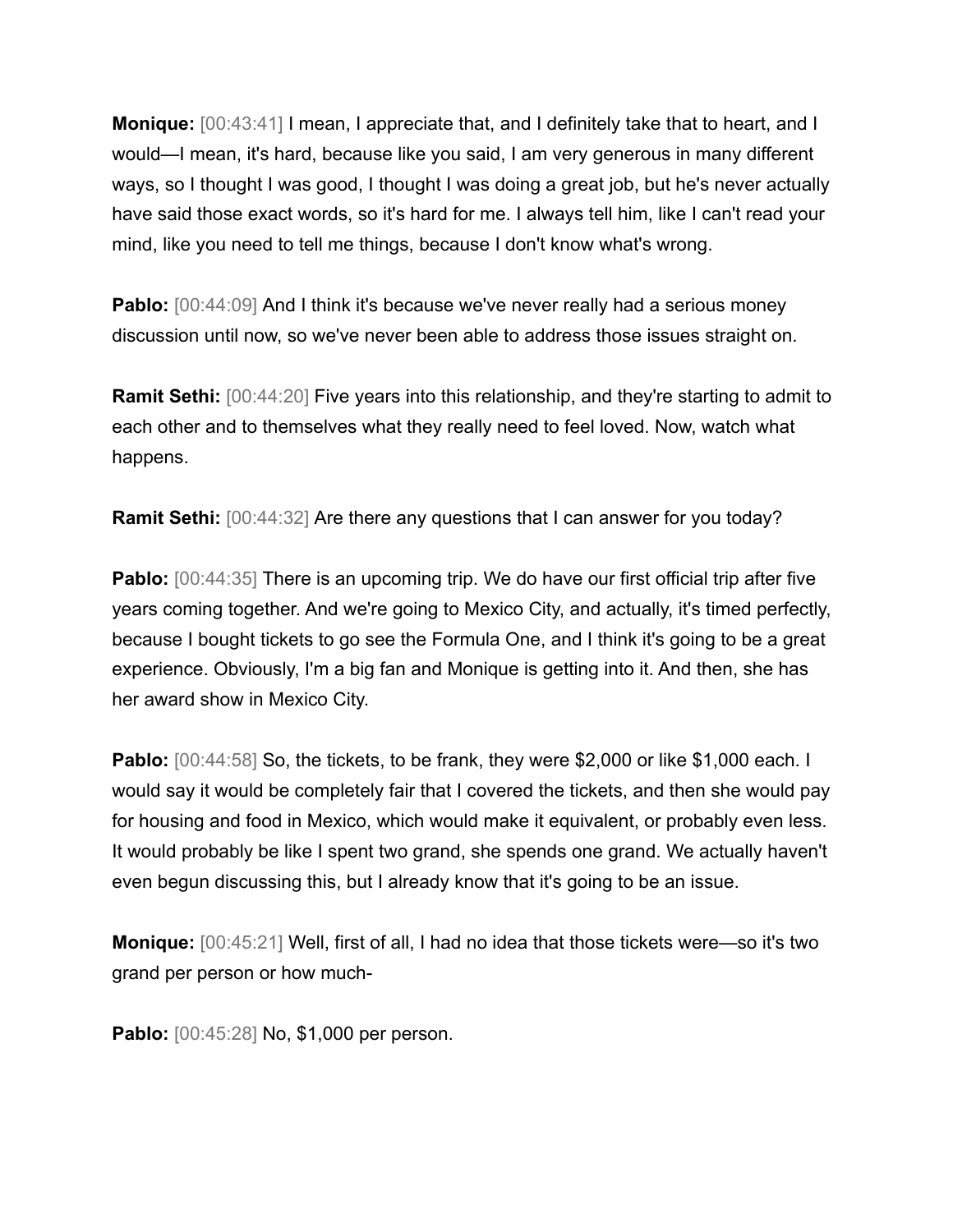**Monique:** [00:45:30] Okay. I had no idea that it was that expensive. I thought it was two grand for your whole family, because you bought tickets for your whole family, right?

**Pablo:** [00:45:40] They were five grand for total, yeah.

**Monique:** [00:45:43] But that's the thing is I didn't know you were buying me tickets or that we were even going to that.

**Pablo:** [00:45:48] Of course, and I wanted to surprise you. And so like, you don't have to worry about the cost of the tickets, because as I've done every time I've taken it to a concert of the bands that I like that you don't like or that you don't know of, I always cover the tickets, because I'm bringing you to my experience. But then, the shared experience, which is Mexico City, like I feel like we can share that.

**Monique:** [00:46:09] Yeah, let's share it 50-50, but not that I pay for all the food and all the housing thing.

**Pablo:** [00:46:19] Okay. It's going to be less than \$2,000. It's going to be like less than \$1,000, for sure.

**Monique:** [00:46:25] Okay. And that's fine. But you went ahead and bought the tickets without me knowing about it and without knowing the price, and you're already expecting me to pay for all of the housing and all the food, which I had no idea about.

**Ramit Sethi:** [00:46:43] What is going on right now? Two minutes ago, everybody was hugging, and we were singing around a campfire, and then we started talking about this trip, and did you notice? They both went right back to their corners. All the good feelings, all the understanding they developed went away, and they went right back to their old style of fighting about money. This is totally normal.

**Ramit Sethi:** [00:47:08] Everybody feels really good, oh, I realize something about myself and my partner, oh, my gosh, I love him, I love her. But when it comes to applying it for a real world situation, oh, we go right back to our old patterns. So, we're